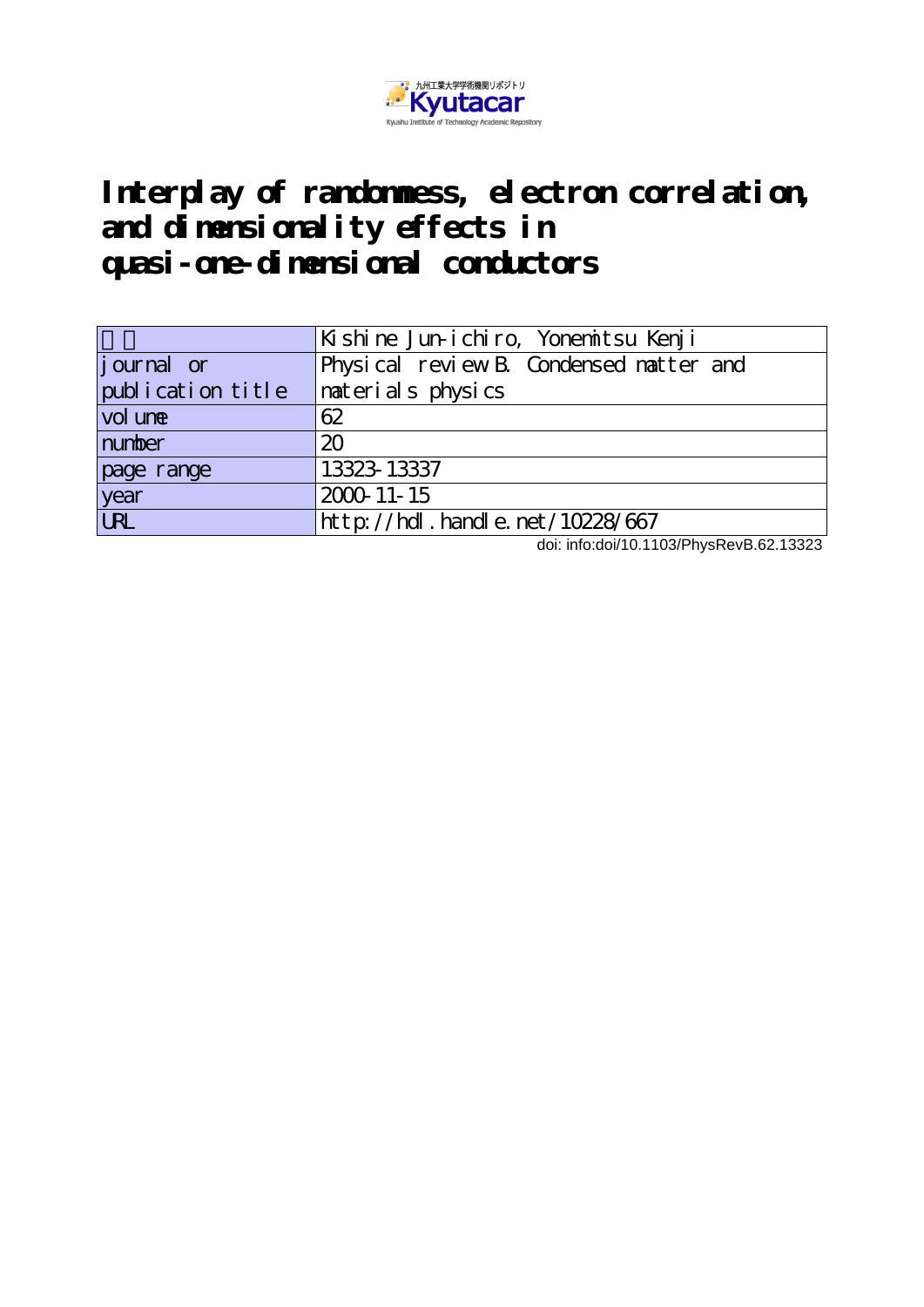## **Interplay of randomness, electron correlation, and dimensionality effects in quasi-one-dimensional conductors**

Jun-ichiro Kishine<sup>1</sup> and Kenji Yonemitsu<sup>1,2</sup>

1 *Department of Theoretical Studies, Institute for Molecular Science, Okazaki 444-8585, Japan*

2 *Department of Functional Molecular Science, Graduate University for Advanced Studies, Okazaki 444-8585, Japan*

(Received 4 April 2000; revised manuscript received 12 June 2000)

We study the interplay of randomness, electron correlation, and dimensionality effects in weakly coupled half-filled Hubbard chains with weak quenched random potentials, based on the renormalization-group (RG) approach. We perform a two-loop RG analysis of an effective action derived by using the replica trick, and examine the following crossovers and phase transitions from an incoherent metal regime: (1) a crossover to the Anderson localization regime,  $(2)$  an antiferromagnetic phase transition, and  $(3)$  a crossover to the quasi-onedimensional weak-localization regime. The case of  $d=1+\epsilon$  ( $\epsilon \le 1$ ) dimensions is also mentioned.

#### **I. INTRODUCTION**

The interplay of randomness-driven Anderson localization and electron correlation has been a subject of controversy over the past two decades.<sup>1–4</sup> In  $d=2$  and 3 dimensions, coupling between two-particle scattering processes and diffusive motion of electrons (Cooperon) is treated perturbatively in the weak-localization regime, starting with the Fermi-liquid picture. On the other hand, in  $d=1$  dimension, coupling between two-particle scattering processes and random-potential scattering processes can never be treated perturbatively because of strong quantum fluctuations. Mutual renormalization effects of randomness and correlation in  $d=1$  have been treated through the renormalization-group approach based on the bosonization technique. $5,6$  In the case of half-filling in  $d=1$ , relevant  $2k_F$  umklapp scattering causes a charge gap (Mott gap). Consequently, the interplay of randomness and correlation leads to competition between the Anderson localization and the Mott insulator phase.<sup>7,8</sup>

Because of the essential difference in nature between *d*  $=1, 2,$  and 3 dimensions, the case of quasi-one-dimension is of particular interest. So far, discussions on a quasi-one $dimensional$   $(O1D)$  conductor with an open Fermi surface have been made in the *noninteracting* case, focused on weak-localization effects on conductivity<sup>9</sup> and magnetic-field effects on localization.<sup>10–12</sup> Little attention has been given to electron correlation effects in Q1D conductors with random potentials.

In the case of chains, without random potentials, weakly coupled via interchain one-particle hopping  $t_{\perp}$ , the system behaves as a 1D system at high energy (temperature) scales,  $\omega \geq t_1$ . As the energy decreases, there occurs interchain oneparticle propagation through the  $t_1$  process, and the propagation of the 1D power-law correlation through the interchain particle-hole or particle-particle exchange (ICEX) processes.13–15 The former process induces one-particle crossover  $(1PC)$  to the Fermi-liquid regime, while the latter process converts the 1D power-law correlation to a 2D (or 3D) long-range correlation. Since the latter process occurs *irrespective of the interchain quasiparticle coherence*, a phase transition takes place from an ''incoherent metal (ICM) regime," if the latter process dominates the former. We can confirm this scenario by using a renormalization $group (RG)$  approach based on the assumption that the scaling procedure in the one-dimensional regime at high-energy scales remains valid down to the phase transition or crossover energy scales. Competition between the ICEX-driven antiferromagnetic (AF) phase transition and the 1PC in half-filled<sup>16,17</sup> and dimerized quarter-filled<sup>18</sup> organic conductors have been investigated based on the RG approach, where relevant  $2k_F$  umklapp scattering plays a key role for the ICEX-driven AF transition from the ICM regime.

In the case of weakly coupled half-filled chains with random potentials, it is also possible that the phase crosses over from the ICM regime to the Anderson localization (AL) regime.19 It was recently reported that in a doped organic compound,  $(DI-DCNQI)_{2}Ag_{1-x}Cu_{x}$ , where doping of Cu controls the dimensionality, randomness, and filling of the system, an AF ordering accompanied by a charge excitation gap (Mott gap), the Anderson localization regime, and a metal phase appear successively upon doping. $^{21}$  This experimental finding indicates that an interplay of correlation, randomness, and dimensionality is realized in this compound. In this paper, we extend work presented previously,  $\frac{19}{2}$  and study in detail an interplay of randomness, correlation, and dimensionality effects in the Q1D half-filled Hubbard system with weak quenched random potentials based on the RG approach. The effect of the varying filling is roughly simulated by changing the umklapp scattering strength. We consider weakly coupled chains, and treat the interchain one-particle hopping  $t_1$  perturbatively to examine the consequent interchain one- and two-particle processes. Instead of the bosonization approach, we use the Grassmann functional integral approach in order to incorporate the interchain oneparticle process explicitly. This approach is appropriate to obtain qualitative phase diagrams including a threedimensionally ordered phase (the AF phase in the present case), but the feedback effects of the interchain processes on the intrachain processes are then missing. One way to retrieve the interchain feedback effects is to incorporate the imbalance between the elementary particle-particle (PP) and particle-hole (PH) loops: infrared logarithmic singularity of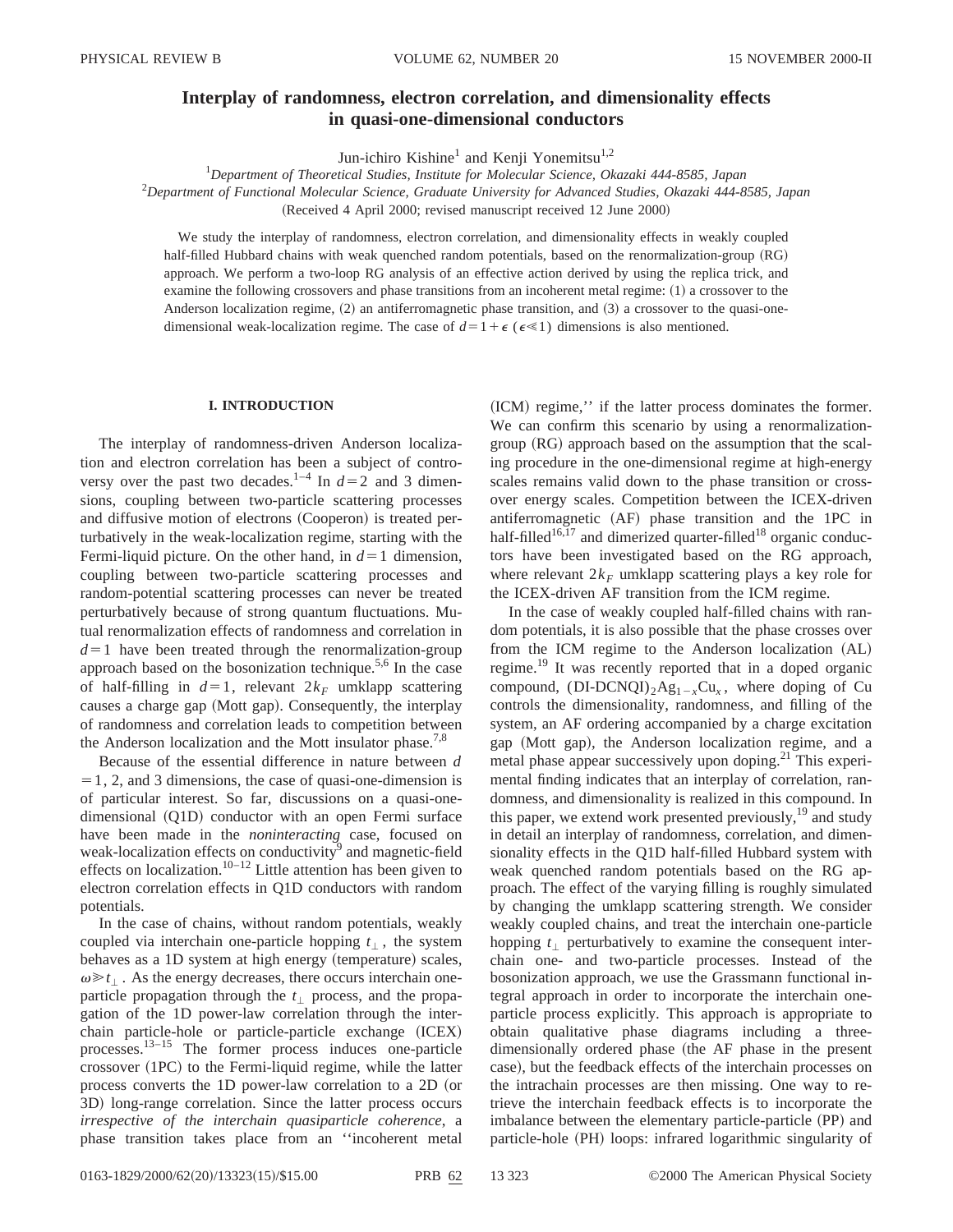

FIG. 1. (a) Half-filled Hubbard chain with random potentials considered here. (b) Forward and (c) backward scattering due to random potentials. (d) Backward, (e) forward, and  $(f)$   $2k_F$  umklapp scattering vertices. Inter-replica (g) forward and (h) backward scattering vertices. Solid and dashed lines represent one-particle propagators for right- and left-moving electrons, respectively.

the PH loop is smeared for  $d > 1$ .<sup>22</sup> In the present paper, the  $(d=1+\epsilon)$ -dimensional case with randomness is taken up only briefly, because a fuller discussion was presented separately by one of the authors.<sup>23</sup>

This paper is organized as follows: In Sec. II, we consider an isolated half-filled Hubbard chain with weak quenched randomness. We construct an effective action via the replica trick, and apply a two-loop RG analysis to it. This part is a reformulation of the bosonization-based approach to the same problem. $6,7$  In Sec. III, we extend the formulation presented in Sec. II to the case of the weakly coupled chains. Based on the RG flows, we introduce characteristic energy scales for the ICEX-driven AF transition, the crossover to the AL regime, and the 1PC, and discuss a low-energy asymptotic phase diagram of the system. The case of  $d=1$  $+ \epsilon$  is discussed briefly in Sec. IV, followed by a summary in Sec. V.

## **II. SINGLE-CHAIN PROBLEM**

We first consider an isolated half-filled Hubbard chain with weak quenched randomness [Fig.  $1(a)$ ].

## **A. Effective action**

Here we construct an effective action via the replica trick. The following derivation is similar to that done by Belitz and Kirkpatrick. $4$  We linearize the one-particle dispersion at the Fermi points  $\pm k_F = \pm \pi/2$  as

$$
\xi_{\nu}(k) = v_F(|k| - k_F). \tag{1}
$$

Based on the bandwidth regularization scheme, we restrict the electron wave numbers to the region

$$
C_l = \{k \mid -\omega_l/2 \le \xi_\nu(k) \le \omega_l/2\},\tag{2}
$$

where  $\xi_R(k) = v_F(k - k_F)$   $(k > 0)$  and  $\xi_L(k) = v_F(-k - k_F)$  $(k<0)$  are the linearized dispersions for the right- and leftmoving electrons. The cutoff of the linearized band is parametrized as  $\omega_l = E_0 e^{-l}$ , with a scaling parameter *l*. The cutoff energy  $\omega_l$  corresponds to a characteristic energy at which we observe the system. From now on we regard  $\omega_l$  as the temperature scale  $\omega_l \sim T$ .

The renormalization-group procedure is best formulated in the path-integral representation of the partition function,

$$
Z = \int_{\mathcal{C}_l} \mathcal{D}e^{S_l},\tag{3}
$$

where  $S_l$  is the effective action of the system, and  $D$  symbolizes the measure of the path integral over the fermionic Grassmann variables belonging to the region  $C_l$ . The action at the energy scale specified by *l* contains four parts:

$$
S_l = S_{\text{kin};l} + S_{\text{I};l} + S_{\eta;l} + S_{\xi;l}.
$$
 (4)

The kinetic action is given by

$$
S_{\text{kin};l} = \sum_{k \in \mathcal{C}_l} \sum_{\varepsilon} \sum_{\sigma} \left[ \mathcal{G}_R^{-1}(\mathbf{k}) R_{\sigma}^*(\mathbf{k}) R_{\sigma}(\mathbf{k}) + \mathcal{G}_L^{-1}(\mathbf{k}) L_{\sigma}^*(\mathbf{k}) L_{\sigma}(\mathbf{k}) \right],
$$
\n(5)

where  $k=(k, i\varepsilon)$ , with  $\varepsilon$  being a fermion thermal frequency, and  $R_{\sigma}$  and  $L_{\sigma}$  are Grassmann variables representing the right- and left-moving electrons with a spin  $\sigma$ , respectively. The one-particle propagator is given by

$$
\mathcal{G}_{\nu}(\mathbf{k}) = [i\varepsilon - \xi_{\nu}(k)]^{-1}.
$$
 (6)

The two-particle scattering processes caused by the on-site repulsion [Fig.  $1(a)$ ] contain the normal and umklapp processes with the dimensionless scattering strengths,  $g_{\sigma_1 \sigma_2 \sigma_3 \sigma_4}$ and  $g_3$ , respectively. The corresponding term is written as

$$
S_{I;l} = \pi v_F T \sum_{\{k_i\} \in C_l} \sum_{\{e_i\}} \sum_{\{\sigma_i\}} g_{\sigma_1 \sigma_2 \sigma_3 \sigma_4}
$$
  
× $R^*_{\sigma_1}(k_1) L^*_{\sigma_2}(k_2) L_{\sigma_3}(k_3) R_{\sigma_4}(k_4)$   

$$
-\frac{1}{2} \pi v_F g_3 T \sum_{\{k_i\} \in C_l} \sum_{\{e_i\}} \sum_{\sigma_1, \sigma_2} [R^*_{\sigma_1}(k_1) R^*_{\sigma_2}(k_2)
$$
  
× $L_{\sigma_2}(k_3) L_{\sigma_1}(k_4)$ +c.c], (7)

where *T* is absolute temperature, and the summation over energy and momentum is taken under the constraints  $\varepsilon_1$  $+ \varepsilon_2 - \varepsilon_3 - \varepsilon_4 = 0$  and  $k_1 + k_2 - k_3 - k_4 = G$ , with  $G = 0$  and  $G = \pm 4k_F = \pm 2\pi$  for the normal and umklapp processes, respectively. The normal scattering is decomposed into backward and forward scattering as

$$
g_{\sigma_1 \sigma_2 \sigma_3 \sigma_4} = g_1 \delta_{\sigma_1 \sigma_3} \delta_{\sigma_2 \sigma_4} - g_2 \delta_{\sigma_1 \sigma_4} \delta_{\sigma_2 \sigma_3},
$$
 (8)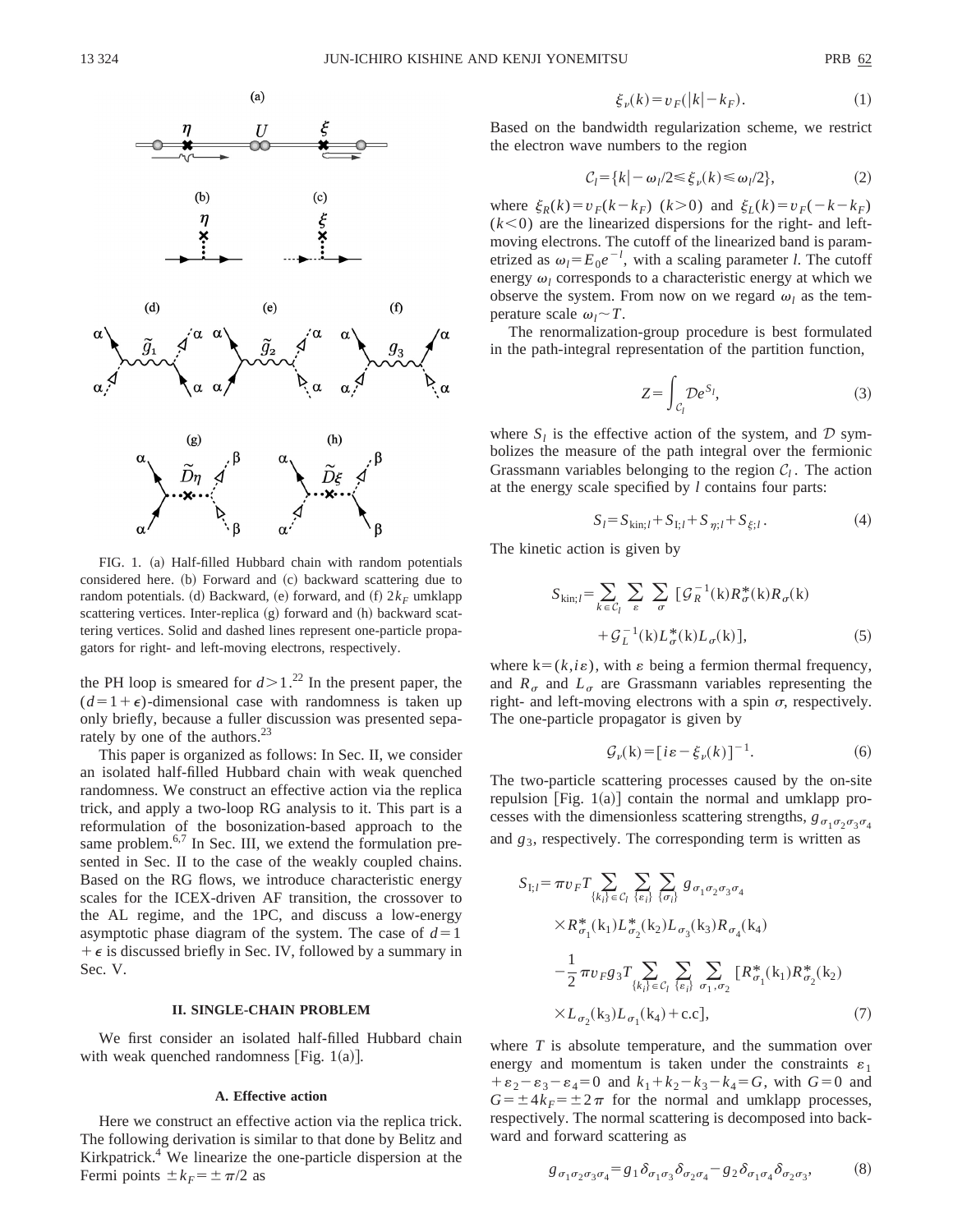where the forward and backward scattering strengths are denoted by  $g_2$  and  $g_1$ , respectively. Unrenormalized scattering strengths are related to the on-site Coulomb repulsion *U* as

$$
g_{1;0} = g_{2;0} = g_{3;0} = U/\pi v_F. \tag{9}
$$

Scattering of electrons by the weak random potential [Fig.  $1(a)$ ] at a spatial position, *x*, is taken into account through a real field  $\eta(x)$  corresponding to random forward scattering [Fig. 1(b)] and complex fields  $\xi(x)$  and  $\xi^*(x)$  corresponding to random backward scattering [Fig.  $1(c)$ ]. The corresponding actions are written as

$$
S_{\eta;l} = -\int_0^{1/T} d\tau \int dx \sum_{\sigma} \eta(x) [R_{\sigma}^*(x,\tau)R_{\sigma}(x,\tau) + L_{\sigma}^*(x,\tau)L_{\sigma}(x,\tau)],
$$
\n(10)

$$
S_{\xi;l} = -\int_0^{1/T} d\tau \int dx \sum_{\sigma} \left[ \xi(x) R_{\sigma}^*(x,\tau) L_{\sigma}(x,\tau) \right. + \xi^*(x) L_{\sigma}^*(x,\tau) R_{\sigma}(x,\tau) \tag{11}
$$

We assume the random potential to be governed by Gaussian distributions,

$$
P_{\eta} \propto \exp\biggl[-D_{\eta}^{-1} \int dx \,\eta(x)^2\biggr],
$$
  

$$
P_{\xi} \propto \exp\biggl[-D_{\xi}^{-1} \int dx \,\xi(x)\,\xi^*(x)\biggr],
$$
 (12)

where  $D_{\eta} = (\pi N_F \tau_{\eta})^{-1} = v_F / \tau_{\eta}$  and  $D_{\xi} = (\pi N_F \tau_{\xi})^{-1}$  $=v_F/\tau_{\xi}$ , with  $\tau_{\eta,\xi}$  and  $N_F$  being the scattering mean free times and the noninteracting one-particle density of states, respectively. The correlation functions of the random potentials are then given by

$$
\langle \eta(x)\eta(y)\rangle = \frac{D_{\eta}}{2}\delta(x-y), \quad \langle \xi(x)\xi^*(y)\rangle = \frac{D_{\xi}}{2}\delta(x-y).
$$
\n(13)

In the case of quenched randomness, the free energy is averaged over random potentials by the replica trick, which is based on the identity

$$
\ln Z = \lim_{N \to 0} \frac{Z^N - 1}{N}.
$$
\n(14)

By introducing *N* identical replicas of the system labeled by the index  $\alpha$ , we obtain

$$
Z^N = \int_{\mathcal{C}_l} \prod_{\alpha=1}^N \mathcal{D}_\alpha \exp\bigg[\sum_{\alpha=1}^N S_l^\alpha\bigg],\tag{15}
$$

where  $\mathcal{D}_{\alpha}$  symbolizes the measure of the path integral over the fermionic Grassmann variables in the  $\alpha$ th replica. Then we take an average

$$
\langle Z^{N} \rangle = \int d \eta P_{\eta} \int d \xi d \xi^{*} P_{\xi} \int_{C_{l} \alpha = 1}^{N} \mathcal{D}_{\alpha} \exp \left[ \sum_{\alpha=1}^{N} S_{l}^{\alpha} \right]
$$

$$
= \int_{C_{l} \alpha = 1}^{N} \mathcal{D}_{\alpha} \exp \left[ \sum_{\alpha=1}^{N} \tilde{S}_{l}^{\alpha} \right]
$$
(16)

*N*

for integer *N*, continue the result analytically to real *N*, and finally take the *N*→0 limit. Here  $\tilde{S}_l^{\alpha} = \tilde{S}_{\text{kin};l}^{\alpha} + \tilde{S}_{1;l}^{\alpha} + \tilde{S}_{\eta;l}^{\alpha}$  $+\overline{S}_{\xi,l}^{\alpha}$  is the replicated action corresponding to Eq. (4).  $\overline{S}_{\xi_{in;l}}^{\alpha}$ and  $\tilde{S}_{1;t}^{\alpha}$  are written simply by replacing  $R_{\sigma}$  and  $L_{\sigma}$  in Eqs. (5) and (7) with Grassman variables on the  $\alpha$ th replica,  $R^{\alpha}_{\sigma}$ and  $L^{\alpha}_{\sigma}$ , respectively.

Performing the Gaussian integration over  $\eta$  and  $\xi$  fields, the forward and backward random scattering parts in the  $\alpha$ th replica are obtained as follows:

$$
\begin{split} \tilde{S}_{\eta;l}^{\alpha} &= \frac{D_{\eta}}{2} \sum_{\beta=1}^{N} \sum_{\sigma_{1},\sigma_{2}} \int_{0}^{1/T} d\tau_{1} \int_{0}^{1/T} d\tau_{2} \int d\mathbf{x} R_{\sigma_{1}}^{\alpha*}(\mathbf{x},\tau_{1}) \\ &\times R_{\sigma_{1}}^{\alpha}(\mathbf{x},\tau_{1}) L_{\sigma_{2}}^{\beta*}(\mathbf{x},\tau_{2}) L_{\sigma_{2}}^{\beta}(\mathbf{x},\tau_{2}), \end{split} \tag{17}
$$

$$
\widetilde{S}_{\xi;l}^{\alpha} = \frac{D_{\xi}}{2} \sum_{\beta=1}^{N} \sum_{\sigma_1, \sigma_2} \int_0^{1/T} d\tau_1 \int_0^{1/T} d\tau_2 \int dx R_{\sigma_1}^{\alpha*}(x, \tau_1) \times L_{\sigma_1}^{\alpha}(x, \tau_1) L_{\sigma_2}^{\beta*}(x, \tau_2) R_{\sigma_2}^{\beta}(x, \tau_2).
$$
\n(18)

To set up the RG equations, we need to pick up the logarithmically singular contribution originating from Eqs.  $(17)$ and (18). To do this, we change imaginary time variables  $\tau_1$ and  $\tau_2$  into  $\Delta \tau = \tau_1 - \tau_2$  and  $\tau = (\tau_1 + \tau_2)/2$ , and introduce a short-distance cutoff  $\Lambda$  which characterizes the inelastic scattering regime between replicated systems. Then the region  $v_F|\Delta \tau| \leq \Lambda$  causes an infrared logarithmic singularity, as the two-particle scattering processes  $(7)$  do, and contributes to the RG equations. Here we note that the condition  $v_F|\Delta \tau| \leq \Lambda$  corresponds to the analogous one  $v_F\Delta \tau \leq a$  in the bosonization-based formulation [see Eq.  $(3.2)$  of Ref. 6], where *a* is a short-distance cutoff parameter of the order of the lattice constant. We also note that elementary particle-hole and particle-particle loops for a fixed internal energy  $\varepsilon$  make contributions,  $-\sum_{k \in \mathcal{C}_l} \mathcal{G}_R(k, \varepsilon) \mathcal{G}_L(k)$  $-2k_F, \varepsilon) = \sum_{k \in C_l} \mathcal{G}_R(k, \varepsilon) \mathcal{G}_L(-k, -\varepsilon) = 2 \int_0^{E_0} [d\xi/(\xi^2 + \varepsilon^2)]$  $\sim \pi/\varepsilon$ , for  $\varepsilon \ll E_0$ . The infrared logarithmic singularity comes from integration over the internal energy,  $\int (d\varepsilon/\varepsilon)$ , which we encounter only in the inelastic channel. From now on, we keep only the region  $v_F|\Delta \tau| \leq \Lambda$  in Eqs. (17) and (18). Then, taking the Fourier transformation

$$
R^{\alpha}_{\sigma}(x) = T^{1/2} \sum_{k \in C_l} \sum_{\varepsilon} e^{i(kx - \varepsilon \tau)} R^{\alpha}_{\sigma}(k),
$$
  

$$
R^{\alpha *}_{\sigma}(x) = T^{1/2} \sum_{k \in C_l} \sum_{\varepsilon} e^{-i(kx - \varepsilon \tau)} R^{\alpha *}_{\sigma}(k),
$$
 (19)

with  $x=(x,\tau)$  and  $k=(k,i\varepsilon)$ , we have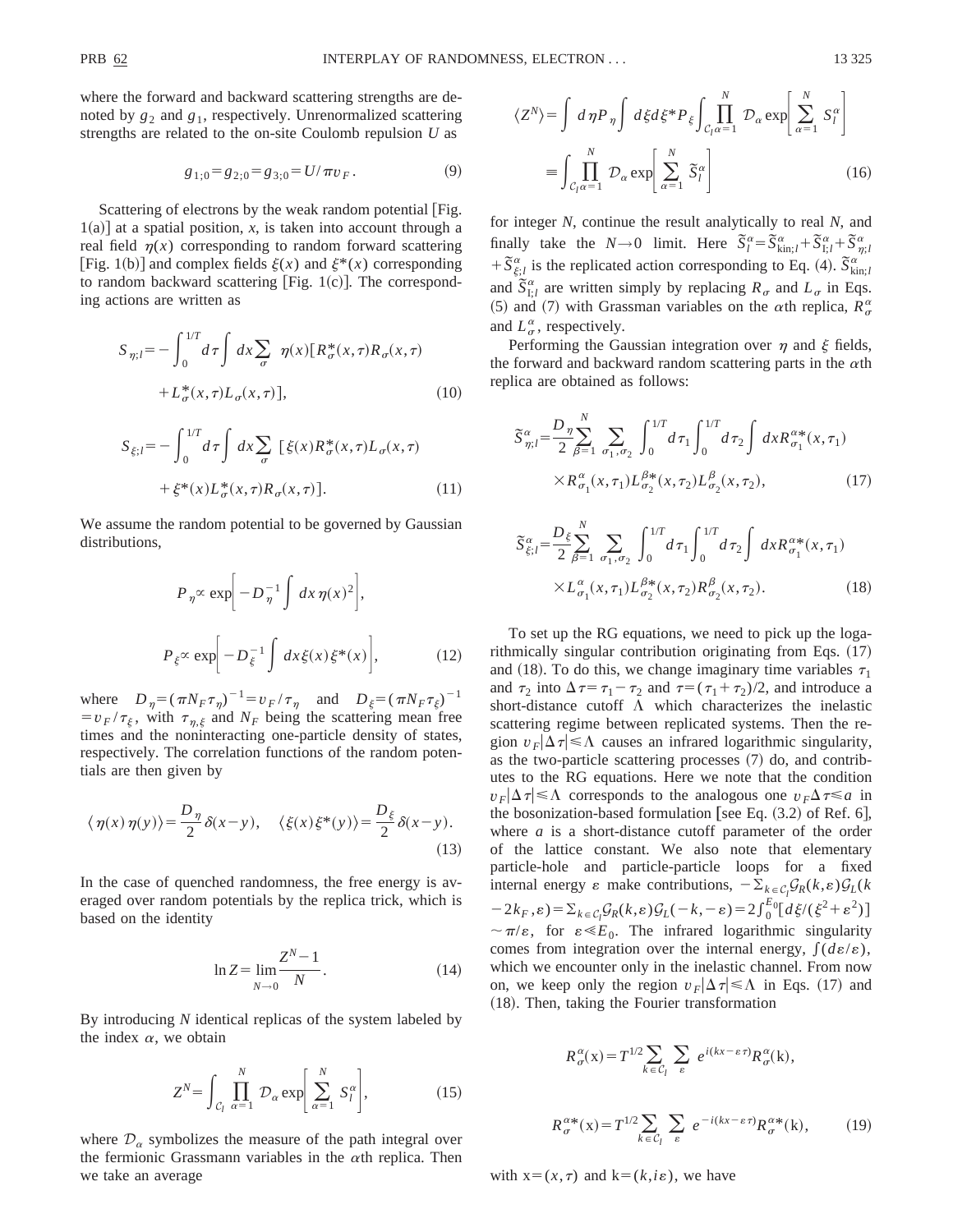$$
\widetilde{S}_{\eta;l}^{\alpha} = \frac{D_{\eta}\Lambda}{v_F} T \sum_{\{k_i\} \in \mathcal{C}_l} \sum_{\{\varepsilon_i\}} \sum_{\sigma_1, \sigma_2} \sum_{\beta=1}^N R_{\sigma_1}^{\alpha*}(\mathbf{k}_1)
$$
\n
$$
\times L_{\sigma_2}^{\beta*}(\mathbf{k}_2) L_{\sigma_2}^{\beta}(\mathbf{k}_3) R_{\sigma_1}^{\alpha}(\mathbf{k}_4), \tag{20}
$$

$$
\widetilde{S}_{\xi;l}^{\alpha} = -\frac{D_{\xi}\Lambda}{v_F} T \sum_{\{k_i\} \in \mathcal{C}_l} \sum_{\{\varepsilon_i\}} \sum_{\sigma_1, \sigma_2} \sum_{\beta=1}^N R_{\sigma_1}^{\alpha*}(\mathbf{k}_1)
$$
\n
$$
\times L_{\sigma_2}^{\beta*}(\mathbf{k}_2) L_{\sigma_1}^{\alpha}(\mathbf{k}_3) R_{\sigma_2}^{\beta}(\mathbf{k}_4),
$$
\n(21)

where the summation over energy and momentum is taken under the constraints:  $\varepsilon_1 + \varepsilon_2 - \varepsilon_3 - \varepsilon_4 = 0$  and  $k_1 + k_2 - k_3$  $-k_4=0.$ 

Now random scattering terms *inside the same replica* are absorbed into the intrachain two-particle scattering terms as

$$
\tilde{S}_{I;l}^{\alpha} = \pi v_F \tilde{g}_1 T \sum_{\{k_i\} \in C_l} \sum_{\{e_i\}} \sum_{\sigma_1, \sigma_2} R^{\alpha*}_{\sigma_1}(k_1) L^{\alpha*}_{\sigma_2}(k_2) L^{\alpha}_{\sigma_1}(k_3) \times R^{\alpha}_{\sigma_2}(k_4) - \pi v_F \tilde{g}_2 T \sum_{\{k_i\} \in C_l} \sum_{\{e_i\}} \sum_{\sigma_1, \sigma_2} R^{\alpha*}_{\sigma_1}(k_1) L^{\alpha*}_{\sigma_2}(k_2) \times L^{\alpha}_{\sigma_2}(k_3) R^{\alpha}_{\sigma_1}(k_4) \n- \frac{1}{2} \pi v_F g_3 T \sum_{\{k_i\} \in C_l} \sum_{\{e_i\}} \sum_{\sigma_1, \sigma_2} [R^{\alpha*}_{\sigma_1}(k_1) R^{\alpha*}_{\sigma_2}(k_2) \times L^{\alpha}_{\sigma_2}(k_3) L^{\alpha}_{\sigma_1}(k_4) + \text{c.c}],
$$
\n(22)

where

$$
\tilde{g}_1 = g_1 - \tilde{D}_{\xi}, \quad \tilde{g}_2 = g_2 - \tilde{D}_{\eta}, \tag{23}
$$

$$
\tilde{D}_{\xi} = D_{\xi} \Lambda / \pi v_F^2, \quad \tilde{D}_{\eta} = D_{\eta} \Lambda / \pi v_F^2. \tag{24}
$$

The normal  $(\tilde{g}_1$  and  $\tilde{g}_2)$  and the umklapp  $(g_3)$  scattering vertices are represented in Figs. 1 $(d)$ , 1 $(e)$ , and 1 $(f)$ , respectively. On the other hand, random scattering terms *between different replicas* are written as

$$
\widetilde{S}_{\eta}^{\alpha} = \pi v_F \widetilde{D}_{\eta} T \sum_{\{k_i\} \in \mathcal{C}_l} \sum_{\{e_i\}} \sum_{\sigma_1, \sigma_2} \sum_{\beta \neq \alpha} R_{\sigma_1}^{\alpha*}(k_1) L_{\sigma_2}^{\beta*}(k_2)
$$

$$
\times L_{\sigma_2}^{\beta}(\mathbf{k}_3) R_{\sigma_1}^{\alpha}(\mathbf{k}_4), \tag{25}
$$

$$
\widetilde{S}_{\xi}^{\alpha} = -\pi v_F \widetilde{D}_{\xi} T \sum_{\{k_i\} \in \mathcal{C}_l} \sum_{\{e_i\}} \sum_{\sigma_1, \sigma_2} \sum_{\beta \neq \alpha} R^{\alpha *}_{\sigma_1}(\mathbf{k}_1) L^{\beta *}_{\sigma_2}(\mathbf{k}_2)
$$
\n
$$
\times L^{\alpha}_{\sigma_1}(\mathbf{k}_3) R^{\beta}_{\sigma_2}(\mathbf{k}_4),
$$
\n(26)

where the corresponding inter-replica scattering vertices are represented in Figs.  $1(g)$  and  $1(h)$ , respectively.

#### **B. Two-loop renormalization**

In the perturbative renormalization-group (PRG) approach, we assume that scattering strengths  $(\tilde{g}_1, \tilde{g}_2, g_3,$  $\tilde{D}_n$ , and  $\tilde{D}_\xi$ ) are considerably smaller than  $E_0$ , and set up low-order RG equations whose solutions indicate whether these small perturbations grow toward the low-energy scales or not. To discuss the interchain one-particle process in Sec. III, we need to take account of the self-energy effects which are treated at the *two-loop* level. The derivation of the twoloop RG equations is left to Appendix A. The RG equations take the forms

$$
d\tilde{g}_1/dl = w_1 - 2\theta \tilde{g}_1 - \tilde{D}_{\xi},
$$
 (27)

$$
d\tilde{g}_2/dl = w_2 - 2\theta \tilde{g}_2 - \tilde{D}_\eta, \qquad (28)
$$

$$
dg_3/dl = w_3 - 2\,\theta g_3,\tag{29}
$$

$$
d\tilde{D}_{\eta}/dl = w_{\eta} + (1 - 2\theta)\tilde{D}_{\eta},
$$
\n(30)

$$
d\tilde{D}_{\xi}/dl = w_{\xi} + (1 - 2\theta)\tilde{D}_{\xi}.
$$
 (31)

The self-energy processes give

$$
\theta = \frac{1}{4} \left[ \tilde{g}_1^2 + \tilde{g}_2^2 - \tilde{g}_1 \tilde{g}_2 + \frac{1}{2} g_3^2 - \tilde{D}_{\xi}^2 - \tilde{D}_{\eta}^2 \right],\tag{32}
$$

and the vertex corrections give

$$
w_1 = -\tilde{g}_1^2 + \frac{1}{2}\tilde{g}_1\tilde{g}_2^2 - \frac{1}{2}\tilde{g}_1^2\tilde{g}_2 + \frac{1}{4}\tilde{g}_1g_3^2 + \tilde{D}_{\xi}^2 - \frac{1}{2}\tilde{g}_1\tilde{D}_{\eta}^2,
$$
\n(33)

$$
w_2 = -\frac{1}{2}\tilde{g}_1^2 + \frac{1}{2}g_3^2 + \frac{1}{2}\tilde{g}_2^3 + \frac{1}{2}\tilde{g}_1^2\tilde{g}_2 - \frac{1}{2}\tilde{g}_1\tilde{g}_2^2 - \frac{1}{4}\tilde{g}_1^3
$$
  
+ 
$$
\frac{1}{4}\tilde{g}_1g_3^2 - \frac{1}{4}\tilde{g}_2g_3^2 - \frac{1}{2}\tilde{g}_2\tilde{D}_\eta^2 + \frac{1}{2}\tilde{D}_\eta\tilde{D}_\xi^2, \tag{34}
$$

$$
w_3 = -\tilde{g}_1 g_3 + 2\tilde{g}_2 g_3 - \frac{1}{2} \tilde{g}_2^2 g_3 + \frac{1}{2} \tilde{g}_1 \tilde{g}_2 g_3 + \frac{1}{4} \tilde{g}_1^2 g_3 + \frac{1}{2} g_3 \tilde{D}_\eta^2,
$$
 (35)

$$
w_{\eta} = \frac{1}{2}\tilde{D}_{\xi}^{2} + \frac{1}{2}\tilde{g}_{2}^{2}\tilde{D}_{\eta} + \frac{1}{2}\tilde{g}_{1}^{2}\tilde{D}_{\eta} - \frac{1}{2}\tilde{g}_{2}\tilde{D}_{\xi}^{2} - \frac{1}{2}\tilde{g}_{1}\tilde{g}_{2}\tilde{D}_{\eta}
$$

$$
+ \frac{1}{4}\tilde{g}_{1}\tilde{D}_{\xi}^{2} - \frac{1}{4}g_{3}^{2}\tilde{D}_{\eta} - \frac{1}{2}\tilde{D}_{\eta}^{3} - \frac{1}{2}\tilde{D}_{\eta}\tilde{D}_{\xi}^{2},
$$
(36)

$$
w_{\xi} = -2\tilde{g}_1 \tilde{D}_{\xi} + \tilde{g}_2 \tilde{D}_{\xi} + \tilde{D}_{\eta} \tilde{D}_{\xi} - \tilde{g}_2 \tilde{D}_{\eta} \tilde{D}_{\xi} + \frac{1}{2} \tilde{g}_1 \tilde{D}_{\eta} \tilde{D}_{\xi}
$$

$$
-2\tilde{D}_{\xi}^2 - \tilde{D}_{\eta}^2 \tilde{D}_{\xi}.
$$
(37)

## **C. RG flows and low-energy asymptotics of the single chain**

Here we discuss the RG flows obtained through solutions of Eqs.  $(27)$ – $(31)$  with initial values of the scattering strengths:  $g_{1;0} = g_{2;0} = g_{3;0} = U/\pi v_F$ ,  $\tilde{D}_{\eta;0}$ , and  $\tilde{D}_{\xi;0}$ .

## *1. One-loop RG flows*

To grasp qualitative nature of the RG flow, here we pause to look briefly at the one-loop counterparts of the RG equations:

$$
d\tilde{g}_1/dl = -\tilde{D}_{\xi} - \tilde{g}_1^2 + \tilde{D}_{\xi}^2,\tag{38}
$$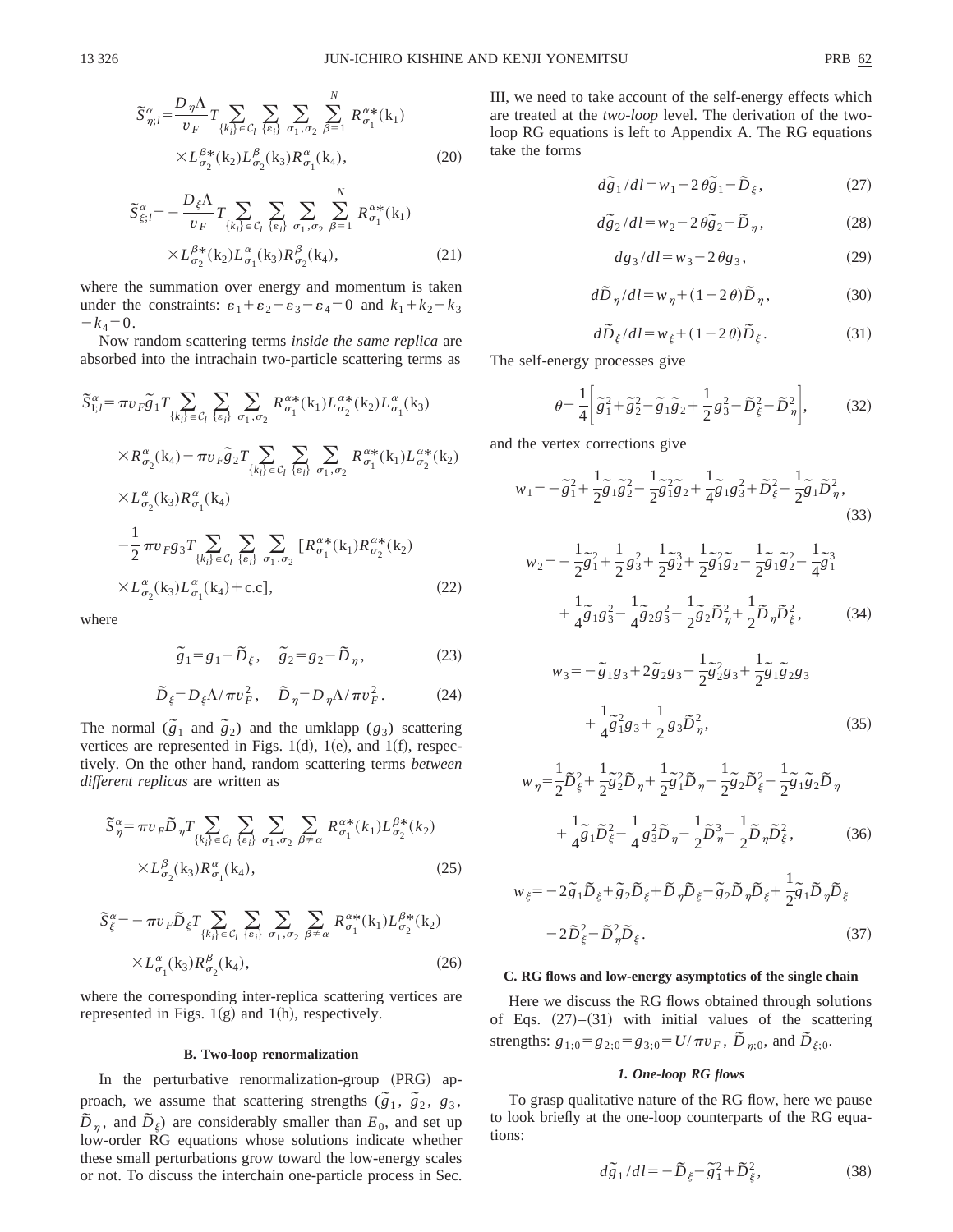



$$
d\tilde{g}_2/dl = -\tilde{D}_{\eta} - \tilde{g}_1^2/2 + g_3^2/2,
$$
 (39)

$$
dg_3/dl = -g_3(\tilde{g}_1 - 2\tilde{g}_2),
$$
\n(40)

$$
d\widetilde{D}_{\eta}/dl = \widetilde{D}_{\eta} + \widetilde{D}_{\xi}^{2}/2, \tag{41}
$$

$$
d\tilde{D}_{\xi}/dl = (1 - 2\tilde{g}_1 + \tilde{g}_2)\tilde{D}_{\xi} + \tilde{D}_{\xi}\tilde{D}_{\eta} - 2\tilde{D}_{\xi}^2.
$$
 (42)

*Case A:*  $\overline{D}_{\eta;0} \neq 0$  *and*  $\overline{D}_{\xi;0} = 0$ . When the random backward scattering is absent, the one-loop RG equations are reduced to

$$
dG/dl = 2\tilde{D}_{\eta} - g_3^2,\tag{43}
$$

$$
dg_3/dl = -g_3G,\t\t(44)
$$

where  $\tilde{D}_{\eta} = \tilde{D}_{\eta;0} e^{l}$  and  $G = \tilde{g}_1 - 2\tilde{g}_2$ . In this case, as seen from Eq. (43),  $\tilde{D}_{\eta}$  competes with  $g_3$  and, consequently, the fixed points are classified into  $(g_3^* = 0, G^* = \infty, \tilde{D}_7^* = \infty)$ and  $(g_3^* = \infty, G^* = -\infty, \tilde{D}_\eta^* = \infty$ ). This result is consistent with the finding by Fujimoto and Kawakami.<sup>7</sup> The former fixed point corresponds to the metal phase, where the random forward scattering overwhelms the umklapp scattering, while the latter corresponds to the Mott insulator phase.<sup>7</sup> For a fixed  $\overline{D}_{n;0}$ , a quantum phase transition occurs at some critical strength  $U_c$ , between the metal  $(U \leq U_c)$  and the Mott insulator  $(U > U_c)$  fixed points (for example,  $U_c$  $\sim 0.492 \pi v_F$  for  $D_{n;0} = 0.08$ .

*Case B:*  $\tilde{D}_{\eta;0} \neq 0$  *and*  $\tilde{D}_{\xi;0} \neq 0$ . When both random forward and backward scatterings are present, the RG flows are modified, and the fixed points are classified into  $(g_3^* = 0, G^*$  $= \infty$ ,  $\tilde{D}_{\eta}^* = \infty$ ,  $\tilde{D}_{\xi}^* = \infty$ ) and  $(g_3^* = \infty$ ,  $G^* = -\infty$ ,  $\tilde{D}_{\eta}^* = \infty$ ,  $\tilde{D}_{\xi}^{*} = \infty$ ). The former fixed point corresponds to the Anderson insulator phase, while the latter corresponds to the Mott insulator phase.<sup>7</sup> For  $\tilde{D}_{\eta;0} = \tilde{D}_{\xi;0} = 0.08$ , a quantum phase transition takes place at  $U_c \sim 0.439 \pi v_F$  between the former  $(U < U_c)$  and the latter  $(U > U_c)$ .

FIG. 2. Two-loop RG flows when the random forward scattering is present, but the random backward scattering is absent  $[(a)–(d)]$ , and when both the random forward and backward scatterings are present  $[(e)–(h)].$ 

#### *2. Two-loop RG flows*

Next we discuss the two-loop RG flows obtained through solutions of Eqs.  $(27)–(31)$ .

*Case A:*  $\tilde{D}_{m0} \neq 0$  *and*  $\tilde{D}_{\xi:0} = 0$ . In Figs. 2(a)–2(d), we show the flows for  $U/\pi v_F = 0.1$ , 0.3, 0.5, and 0.7, respectively, with  $\overline{D}_{\eta;0}$ =0.08. The fixed points are classified into ( $g_3^*$ )  $=0, G^*=\infty, \tilde{D}_{\eta}^*=\infty$  and  $(g_3^*=2, G^*=-2, \tilde{D}_{\eta}^*=0)$ . The former fixed point is equivalent to the corresponding oneloop fixed point. On the other hand, the latter fixed point is equivalent to the nontrivial fixed point at the two-loop level, $24$  corresponding to the pure Mott insulator. We thus see that two-loop analysis does not qualitatively modify the one-loop RG flows and, for a fixed  $D_{\eta;0}$ , a quantum phase transition would occur at some critical strength  $U_c$ , between the metal and the Mott insulator fixed points (for example,  $U_c \sim 0.484 \pi v_F$  for  $\bar{D}_{\eta;0} = 0.08$ .

*Case B:*  $\tilde{D}_{\eta;0} \neq 0$  *and*  $\tilde{D}_{\xi;0} \neq 0$ . The backward scattering qualitatively modifies the two-loop RG flows, and we find the fixed point  $(g_3^* \sim 2.4003, G^* = -2.4349, \tilde{D}_n^* =$  $-0.0560, \tilde{D}_{\xi}^{*}=0.9844$ ) for *any* set of  $U>0$ ,  $\tilde{D}_{\eta;0}$ , and  $\tilde{D}_{\xi;0}$ . In Figs. 2(e)–2(h), we show the flows for  $U/\pi v_F = 0.05, 0.1$ , 0.3, and 0.5, respectively, with  $\tilde{D}_{\eta;0} = \tilde{D}_{\xi;0} = 0.08$ .

Now we introduce the characteristic scales  $l_{\text{gap}}$  and  $l_{\text{loc}}$ through the conditions  $g_3=1$  at  $l=l_{\text{gap}}$  and  $\tilde{D}_\xi=1$  at *l*  $= l_{\text{loc}}$ . The corresponding energy scales,  $E_{\text{gap}} = E_0 e^{-l_{\text{gap}}}$  and  $E_{\text{loc}}=E_0e^{-l_{\text{loc}}}$ , can be regarded as characterizing the Mott gap opening and the Anderson localization, respectively. In Figs. 2(e)–2(h), we see that  $l_{\text{loc}} < l_{\text{gap}}$  for smaller *U*, while  $l_{\text{loc}} > l_{\text{gap}}$  for larger *U*. This behavior may indicate a crossover from the Anderson-insulator-like phase to the Mottinsulator-like phase upon increasing *U*.

The quantum critical behavior between two distinct fixed points, which is observed in the one-loop analysis, is apparently missing here. However, the fixed point found here is clearly out of the perturbative domain where the RG is valid and lies in the vicinity of the fixed point of the clean system. In fact, since at this fixed point  $\overline{D}^*_{\eta} = -0.0560 < 0$ , whereas by the definition of  $\overline{D}_{\eta}$  [Eq. (13)], one must have  $\overline{D}_{\eta}^* > 0$ , the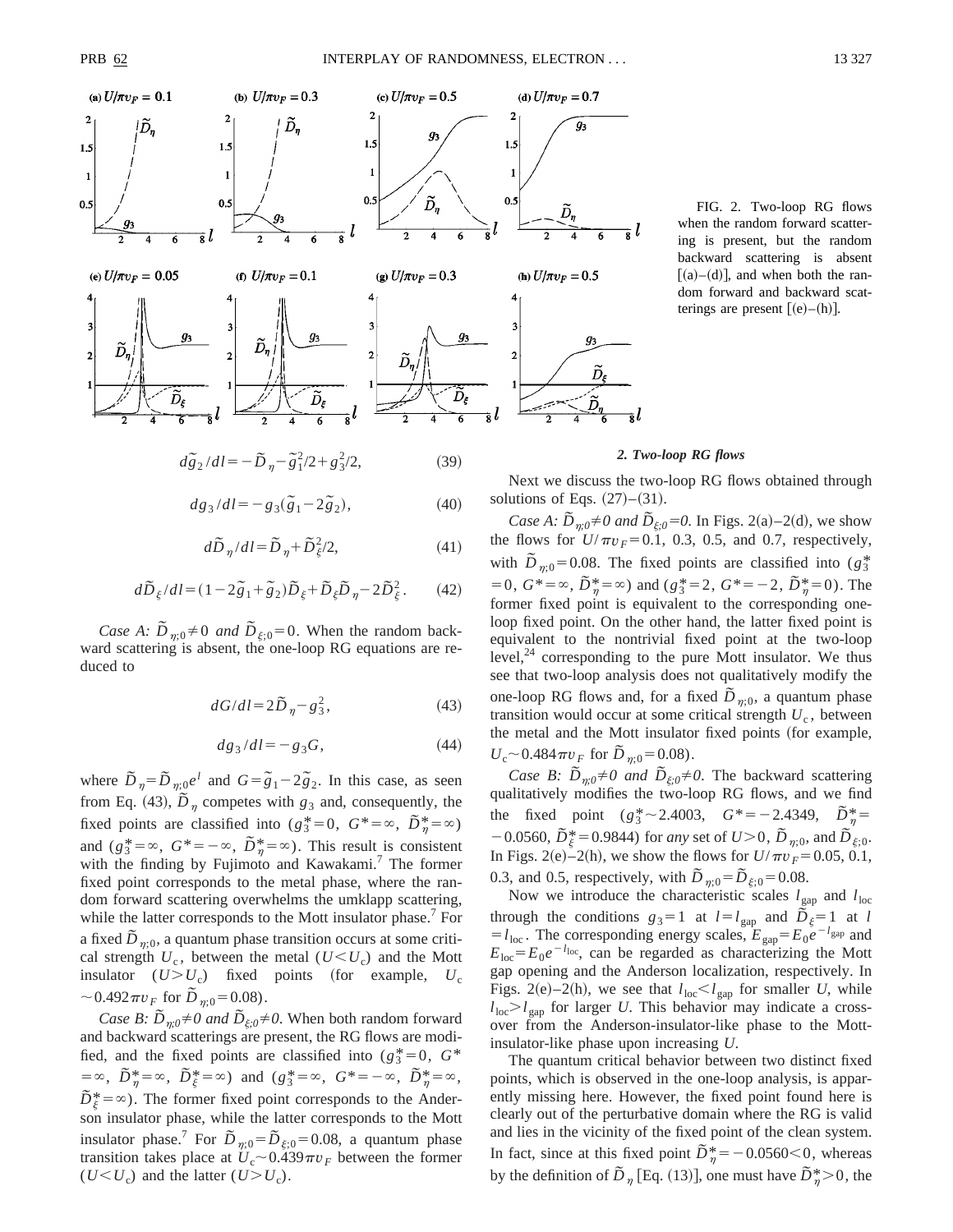

FIG. 3. (a) Three-dimensional regular array of parallel chains weakly coupled via the interchain one-particle hopping considered here. Interchain one-particle processes for (b) right- and (c) leftmoving electrons. The interchain interaction in the antiferromagnetic channel classified into (d) normal and (e) umklapp processes.

field  $\eta(x)$  being real, it is clear that the fixed point is an artifact of the two-loop RG. Thus we believe that the physics found by Fujimoto and Kawakami<sup>7</sup> at one-loop renormalization is not changed at two-loop renormalization.

#### **III. WEAKLY COUPLED CHAINS**

In this section, we consider a *three-dimensional* regular array of parallel chains weakly coupled via the interchain one-particle hopping  $t_{\perp}$ , as shown in Fig. 3(a), and examine the interchain one- and two-particle processes caused by  $t_{\perp}$ . *Here we stress that we deal with a three-dimensional system where infinitesimal random potentials do not induce Anderson localization.* We take the *a* axis in the direction parallel to the chains, and the *b* and *c* axes in directions perpendicular to the chains. The interchain one-particle hopping process between the nearest-neighbor chains causes a dispersion,  $-2t_1(\cos k_b + \cos k_c)$ . Throughout this section, we assume that the scaling procedure in the one-dimensional regime at high-energy scales ( $\omega \ge t_1$ ) remains valid down to the energy scales at which the crossover or phase transition takes place.

#### **A. Renormalization of the interchain processes**

The action for the interchain one-particle process in the  $\alpha$ th replica is written as

$$
\widetilde{S}_{1\perp;l}^{\alpha} = 2 \sum_{k_a \in \mathcal{C}_l} \sum_{-\pi \le k_b, k_c \le \pi} \sum_{\varepsilon} \sum_{\sigma} t_{\perp}(\cos k_b + \cos k_c)
$$

$$
\times [L_{\sigma}^{\alpha*}(\mathbf{K}) L_{\sigma}^{\alpha}(\mathbf{K}) + R_{\sigma}^{\alpha*}(\mathbf{K}) R_{\sigma}^{\alpha}(\mathbf{K})], \tag{45}
$$

where  $K=(k_a, k_b, k_c, i\varepsilon)$ , with  $k_a, k_b$ , and  $k_c$  the wave numbers along the *a*, *b*, and *c* axes, respectively. The corresponding one-particle processes are represented in Figs.  $3(b)$ and  $3(c)$ .

By multiple use of the interchain one-particle processes and the intrachain two-particle processes, the interchain twoparticle processes are dynamically generated during the renormalization. $13-15$  We consider only the case where the most dominant correlation is an antiferromagnetic one. The corresponding term is written as

$$
\widetilde{S}_{2\perp;l}^{\alpha} = -\frac{\pi v_F T}{N_{\perp}} \sum_{Q} J_{q_{\perp}} S_l^{\alpha}(Q) \cdot S_l^{\alpha}(-Q)
$$

$$
-\frac{\pi v_F T}{N_{\perp}} \sum_{Q} K_{q_{\perp}} [S_l^{\alpha}(2k_F + q_a, \mathbf{q}_{\perp}, i\omega)
$$

$$
\cdot S_l^{\alpha}(2k_F - q_a, -\mathbf{q}_{\perp}, -i\omega) + \text{c.c}], \tag{46}
$$

where  $N_{\perp}$  is the number of chains and  $Q = (q_a, \mathbf{q}_{\perp}, i\omega)$ , with  $q_{\perp} = (q_b, q_c)$  and  $\omega$  being a boson thermal frequency.  $J_{q_{\perp}}$ and  $K_{q}$  represent the strengths of the interaction between different chains through the normal and umklapp scattering, respectively [see Figs. 3(d) and 3(e)]. The  $2k_F$  spin density is given by

$$
S_{l}^{\alpha}(Q) = \sum_{k_a \in C_l \atop k_a + q_a \in C_l} \sum_{-\pi \le k_b, k_c \le \pi} \sum_{\varepsilon} R_{\sigma}^{\alpha*}(K+Q)
$$

$$
\times \frac{\sigma_{\sigma\sigma'}}{2} L_{\sigma'}^{\alpha}(K). \tag{47}
$$

Derivation of the RG equations for the interchain processes is left to Appendix B. We obtain the RG equations

$$
d \ln t_{\perp} / dl = 1 - \theta,\tag{48}
$$

$$
dJ_{q_{\perp}}/dl = w_{q_{\perp}}^J - 2\,\theta J_{q_{\perp}},\tag{49}
$$

$$
dK_{q_{\perp}}/dl = w_{q_{\perp}}^{K} - 2\,\theta K_{q_{\perp}},\tag{50}
$$

where

$$
w_{q_{\perp}}^{J} = \frac{1}{2} (\tilde{g}_{2}^{2} + 4 g_{3}^{2}) (t_{\perp}/E_{0})^{2} (\cos q_{b} + \cos q_{c})
$$
  
+ 
$$
\frac{1}{2} (\tilde{g}_{2} J_{q_{\perp}} + 4 g_{3} K_{q_{\perp}}) - \frac{1}{4} (J_{q_{\perp}}^{2} + 4 K_{q_{\perp}}^{2}), \quad (51)
$$

$$
w_{q_{\perp}}^{K} = 2\tilde{g}_{2}g_{3}(t_{\perp}/E_{0})^{2}(\cos q_{b} + \cos q_{c})
$$

$$
+ 2(\tilde{g}_{2}K_{q_{\perp}} + g_{3}J_{q_{\perp}}) - J_{q_{\perp}}K_{q_{\perp}}.
$$
(52)

We see that renormalization of the interchain one-particle process comes solely from the intrachain self-energy processes, where a nonuniversal exponent  $\theta$  is given by Eq.  $(32)$ . During the renormalization process, no new interchain one-particle hopping is generated. In Figs.  $14(a)$  and  $14(b)$  of Appendix B, we show contribution to  $w_{q_\perp}^J$  and  $w_{q_\perp}^K$ , respectively. Although the unrenormalized values of  $J_{q+1,0}$  and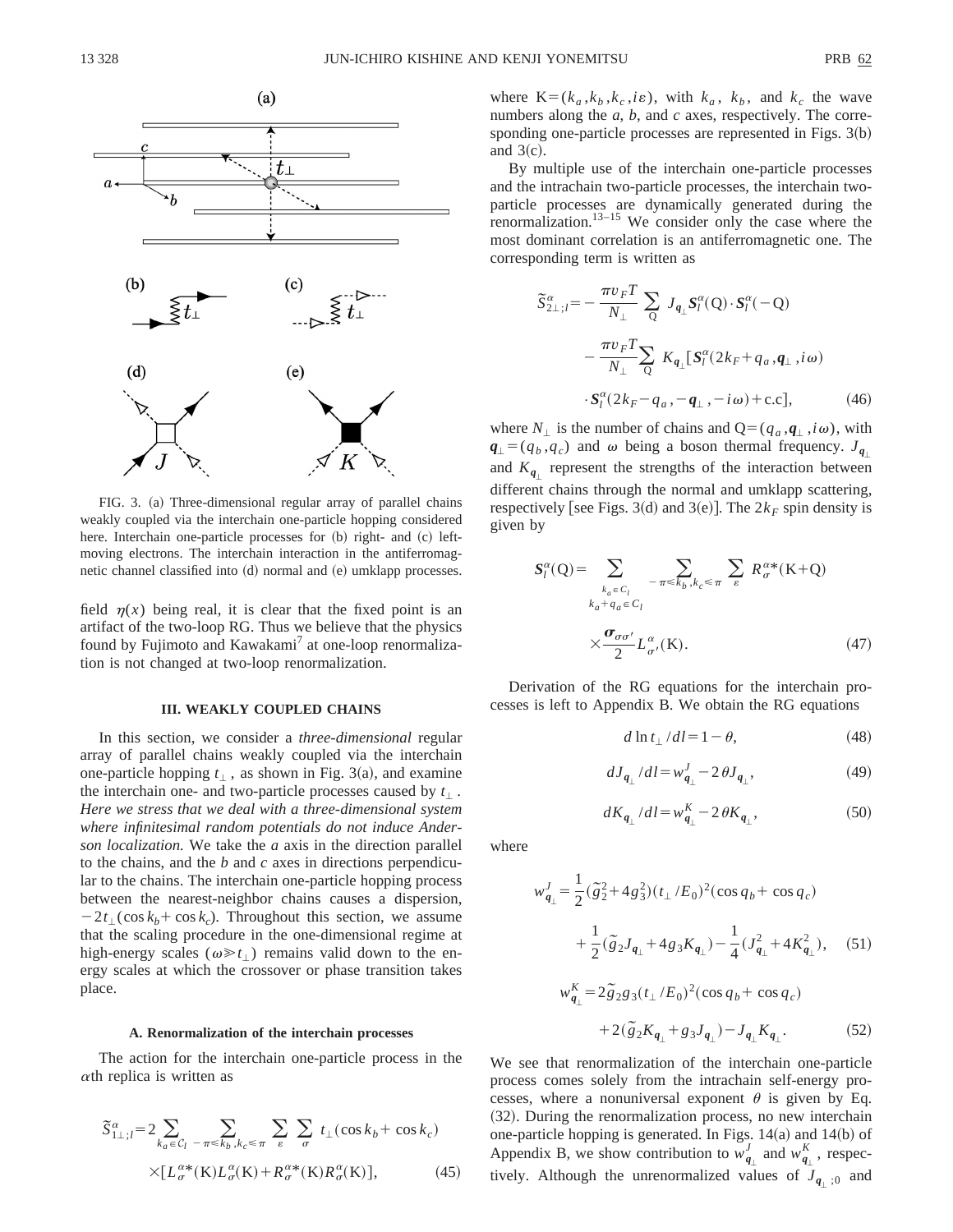

FIG. 4. RG flows of  $t_{\perp}$ ,  $\tilde{D}_{\xi}$ , *J*, and *K* for  $U=0.1 \pi v_F$  [(a)–(c)] and  $U=0.4 \pi v_F$  [(d)–(f)].

 $K_{q+10}$  are zero, the first terms of Eqs.  $(51)$  and  $(52)$ , which come from the processes shown in Figs.  $14(a-1)$  and  $14(b-1)$ of Appendix B, respectively, generate finite magnitudes of  $J_{q_+;0}$  and  $K_{q_+;0}$ . Then the second terms, which come from the processes shown in Figs.  $14(a-2)$  and  $14(b-2)$ , respectively, induce their exponential growth. Finally the third terms, which come from the processes shown in Figs. 14(a-3) and 14(b-3), respectively, cause divergence of  $J_{q}$ and  $K_{q}$  at the critical scaling parameter  $l_c$  which depends on the momentum  $q_{\perp}$  in the interchain direction. The divergence corresponds to the phase transition to the long-range ordered phase from the ICM regime at a temperature corresponding to  $l_c(\mathbf{q}_\perp)$ . The most favorable spin-density-wave vector is given by the commensurate one,  $q_{\perp} = Q_{\perp}^* = (\pi, \pi)$ , at which the first terms of Eqs.  $(51)$  and  $(52)$  become negative and have maximum absolute values. From now on, we fix  $q_1$  $= Q_{\perp}^*$ , and introduce  $J = J_{Q_1^*}$ ,  $K = K_{Q_1^*}$ , and  $l_N = l_c(Q_{\perp}^*)$ . The temperature  $T_N = E_0 e^{-l_N}$  gives the antiferromagnetic transition temperature. We note here that Eqs.  $(51)$  and  $(52)$  have the same form as those in the pure case,<sup>17</sup> except that  $g_1$  and *g*<sub>2</sub> in the pure case are merely replaced with  $\frac{\partial}{\partial 1}$  and  $\frac{\partial}{\partial 2}$  [see Eq.  $(23)$ ]. In the present formulation, *randomness effects on the interchain processes are incorporated through the modified intrachain two-particle scattering strengths,*  $\tilde{g}_1$  and  $\tilde{g}_2$ .

## **B. RG flows and phase diagrams**

Based on the RG flows obtained through solutions of Eqs.  $(27)$ – $(31)$  and  $(48)$ – $(50)$ , we introduce the three characteristic scales,  $l_{\text{loc}}$ ,  $l_{\text{1PC}}$ , and  $l_N$ :

$$
\tilde{D}_{\xi} = 1 \quad \text{at } l = l_{\text{loc}}, \tag{53}
$$

$$
t_{\perp}/E_0 = 1
$$
 at  $l = l_{1PC}$ , (54)

$$
J = K = -\infty \quad \text{at } l = l_N. \tag{55}
$$

Corresponding temperature scales are  $T_{\text{loc}} = E_0 e^{-t_{\text{loc}}}$ ,  $T_N$  $E_0e^{-l_N}$ , and  $T_{1PC} = E_0e^{-l_{1PC}}$ . The scales  $l_{1oc}$  and  $l_N$ , which have already been introduced previously, characterize the crossover to the Anderson localization regime inside the ICM regime and the ICEX-driven AF phase transition from the ICM regime, respectively. The scale  $l_{1PC}$  gives a qualitative measure around which the one-particle crossover  $(1PC)$ occurs and interchain one-particle band motion begins to evolve.<sup>25</sup> Once the interchain one-particle band motion evolves, randomness effects may be treated as weaklocalization corrections to the Q1D Fermi liquid (FL), as discussed by Abrikosov.<sup>9</sup> Thus we call this regime the Q1D weak-localization  $(Q1DWL)$  regime. We shall mention the weak-localization effects in the Q1D FL regime later in this subsection.

Here we stress again that we are dealing with a threedimensional system where infinitesimal random potentials do not cause Anderson localization. This is what justifies the identification of the fixed point dominated by interchain hopping with a Fermi liquid. This identification is certainly invalid in two dimensions, where infinitesimal random potentials would still cause Anderson localization (AL).

We solve the coupled RG equations  $(27)–(31)$  and  $(48)–$  $(50)$ , and check which of Eqs.  $(53)–(55)$  is satisfied at the highest-energy scales (i.e., the smallest  $l$ ). Here we fix initial strengths of the random scattering,  $\overline{D}_{\eta;0} = \overline{D}_{\xi;0} = 0.08$ . In Figs. 4(a)–4(c) are shown the RG flows of  $t_{\perp}$ ,  $\tilde{D}_{\xi}$ , *J*, and *K* with  $t_{\perp;0}$  /*E*<sub>0</sub> = 0.01, 0.044, and 0.08, respectively, for *U*  $=0.1 \pi v_F$ . In this case, due to weaker *U*, growth of *J* and *K* is overwhelmed by growth of either  $t_+$  or  $\overline{D}_\xi$ , and consequently the low-temperature phases are determined by the competition between the AL and the 1PC. We see that the AL overwhelms the 1PC ( $l_{\text{loc}} < l_{\text{1PC}}$ ) for  $t_{\perp,0}$  /*E*<sub>0</sub> < 0.044, while the 1PC overwhelms the AL ( $l_{1PC} < l_{loc}$ ) for  $t_{\perp,0}$ /*E*<sub>0</sub>  $> 0.044$ .

In Figs. 4(d)–4(f) are shown the RG flows of  $t_1$ ,  $\overline{D}_\xi$ , *J*, and *K* with  $t_{\perp;0}$  /*E*<sub>0</sub> = 0.01, 0.034, and 0.08, respectively, for  $U=0.4\pi v_F$  and  $\tilde{D}_{\eta;0}=\tilde{D}_{\xi;0}=0.08$ . In this case, due to stronger *U*, growth of  $\tilde{D}_{\xi}$  is overwhelmed by growth of either  $t_{\perp}$  or *J* or *K*, and consequently the low-temperature phases are determined by the competition between the AF transition and the 1PC. We see that the AF transition over-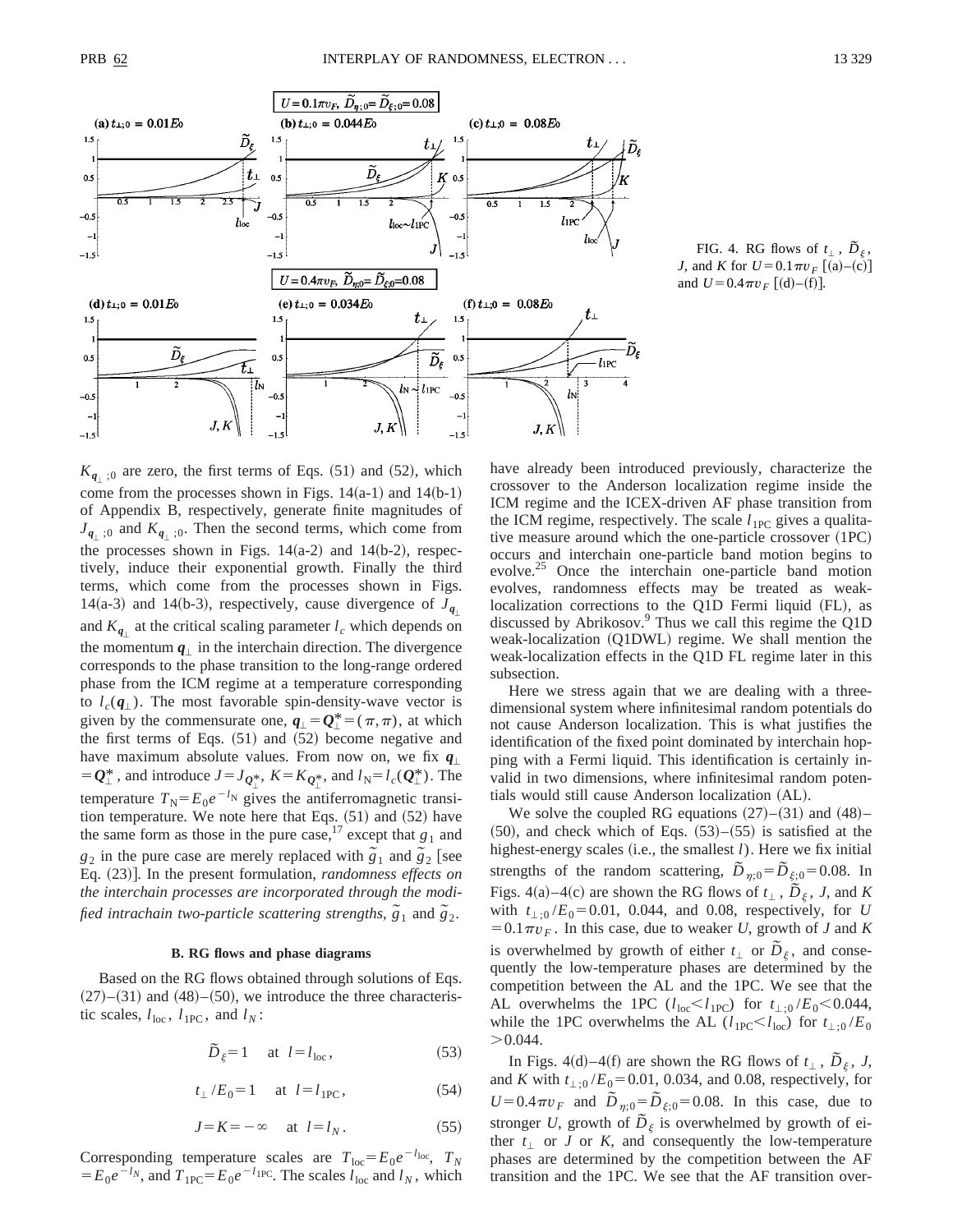

FIG. 5. Phase diagram spanned by  $U/\pi v_F$ ,  $t_{\perp;0}/E_0$ , and the temperature scale  $T/E_0$  for  $\overline{D}_{\eta;0} = \overline{D}_{\xi;0} = 0.08$ .

whelms the 1PC  $(l_N < l_{1PC})$  for  $t_{\perp,0}$  /*E*<sub>0</sub> $< 0.034$ , while the 1PC overwhelms the AF transition ( $l_{1PC} < l_N$ ) for  $t_{\perp,0}/E_0$  $> 0.034$ .

By examining the RG flows for various *U* and  $t_{\perp;0}$ , we obtain a phase diagram spanned by  $U/\pi v_F$  and  $t_{\perp;0}/E_0$ , and the temperature scale  $T/E_0$  for  $D_{\eta;0} = D_{\xi;0} = 0.08$ , as shown in Fig. 5. We see that for very small  $t_{\perp;0}$ , the AL regime shrinks as *U* increases and the AF phases appears for  $U/\pi v_F \gtrsim 0.28$ . This crossover from the AL to AF phase is caused mainly by the increase of the umklapp scattering strength, which enhances the interchain AF correlation and suppresses the interchain one-particle process. $17,18$ 

In Fig. 6, we compare the cases with randomness ( $\overline{D}_{\eta;0}$  $= \tilde{D}_{\varepsilon 0}$ =0.08) and without randomness for  $U/\pi v_F$ =0.4. We see that the AF transition temperature  $T_N$  in the case with randomness is suppressed as compared with the case without randomness. This suppression is mainly ascribed to suppression of the umklapp process due to the random forward scattering. It should be noted here that randomness effects may also remain in the AF phase. However, to clarify this issue,



FIG. 6. The AF transition and 1PC temperatures in the cases with randomness,  $T_N$  and  $T_{1PC}$ ,  $\left[ \tilde{D}_{\eta;0} = \tilde{D}_{\xi;0} = 0.08 \right]$ , and without randomness,  $T_N^{\text{pure}}$  and  $T_{\text{IPC}}^{\text{pure}}$ , for  $U/\pi v_F = 0.4$ .



FIG. 7. (a) Self-energy processes caused by the random potentials. (b) Weak-localization correction to the classical conductivity. A double solid line represents the Q1D one-particle propagator  $G^{\text{Q1D}}$ .

we need to go beyond the perturbative scheme, which is outside the scope of the present PRG approach.

Now let us briefly mention the weak-localization effects in the Q1DWL Fermi-liquid regime. For the present, we shall confine our attention to the noninteracting case. The present model gives the Q1D impurity-averaged propagator

$$
\mathcal{G}^{\text{Q1D}}(\boldsymbol{k}, \varepsilon) = [i\varepsilon - v_F(|k_a| - k_F) + 2t_\perp(\cos k_b + \cos k_c) + i \text{ sgn}(\varepsilon)/2\tau]^{-1}, \tag{56}
$$

where the inverse scattering time  $\tau^{-1} = nv^2/v_F$  is caused by the self-energy processes, as shown in Fig.  $7(a)$ . Here *n* is the density of impurities, and *v* is the strength of the short-range random potential. Then the Cooperon propagator is obtained as

$$
C(\boldsymbol{q}, \omega) = nv^2 [\vert \omega \vert + i \tau v_F q_a + 8 \tau^2 t_{\perp}^2 (\sin^2 q_b / 2 + \sin^2 q_c / 2)]^{-1}, \qquad (57)
$$

under the condition

$$
v_F q_a \ll \tau^{-1}
$$
,  $t_{\perp} \sin q_b / 2 \ll \tau^{-1}$ ,  $t_{\perp} \sin q_c / 2 \ll \tau^{-1}$ . (58)

This condition justifies choosing the Cooperon diagrams as the main quantum correction to the conductivity. Then, we obtain the weak-localization correction [Fig. 7(b)] to the classical conductivity  $\sigma_0$ ,

$$
\Delta \sigma / \sigma_0 = -\tau^2 \int \frac{dq}{(2\pi)^3} C(q,0), \tag{59}
$$

where the integration is performed under condition  $(58)$ . In the case where the warping of the Fermi surface is much larger than the broadening  $\tau^{-1}$  due to the random scattering  $(t_{\perp} \tau \ge 1)$ , the main contribution to  $\Delta \sigma / \sigma_0$  comes from very small momenta,<sup>9,12</sup>  $q_b, q_c \ll (t_\perp \tau)^{-1}$ . Then, we obtain  $\Delta \sigma / \sigma_0 \sim -(t_+ \tau)^{-2}$ , which is the same as that obtained by Abrikosov $9$  in the case of the quadratic dispersion along the *a* axis. In the opposite case with  $t_1 \tau \ll 1$ , we can integrate over  $q_b$  and  $q_c$  in the entire Brillouin zone, and obtain  $\Delta \sigma / \sigma_0 \sim O(1)$ , which indicates that the weak-localization picture breaks down. We see that the weak-localization picture on the randomness effects in the Q1D FL regime breaks down as  $t_1 \tau$  approaches unity from the side of  $t_1 \tau \geq 1$ . The criteria  $t_1 \tau \sim 1$  may characterize a breakdown of the weaklocalization regime from the side of the Fermi liquid.<sup>9</sup> This criteria may be consistent with the RG-based criteria  $t_{\perp}/E_0$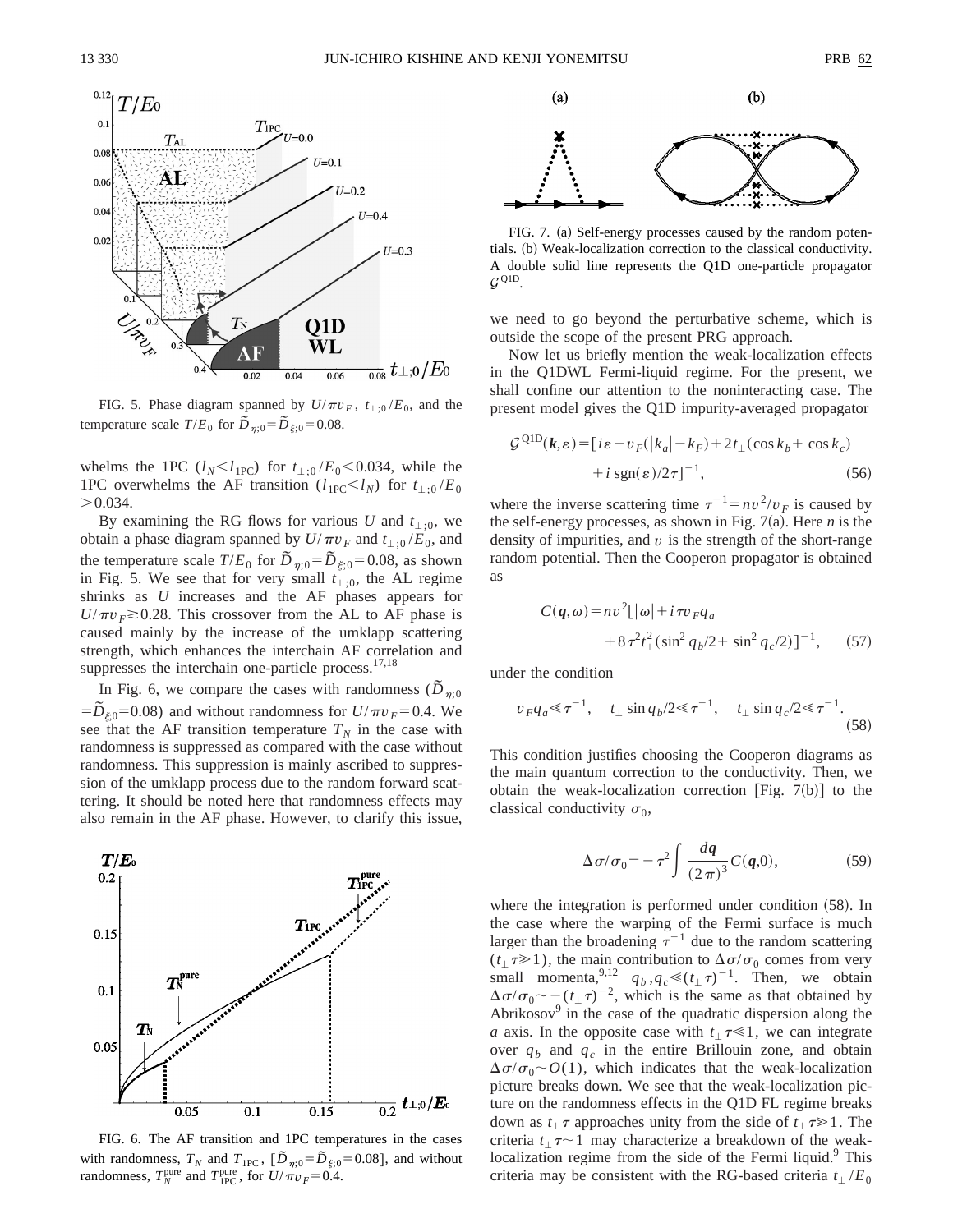

FIG. 8. Phase diagram in the case where the umklapp scattering is absent. The notations are the same as in Fig. 5.

 $\sim \tilde{D}_{\xi} = D_{\xi} \Delta / \pi v_F^2 = (1/\pi v_F)(\Delta / \tau_{\xi})$ , which characterizes the crossover from the AL regime to the Q1D regime from the one-dimensional side.

Here we consider the case sufficiently away from half filling, where the umklapp scattering is absent. In Fig. 8, we show a corresponding phase diagram spanned by  $U/\pi v_F$  and  $t_{\perp;0}/E_0$ , and the temperature scale  $T/E_0$  for  $\tilde{D}_{n;0} = \tilde{D}_{\xi;0}$  $=0.08$ . In this case the AL regime shrinks as *U* increases, but the AF phase never appears. Reduction of the localization temperature upon increasing *U* can be understood by the fact that repulsive interactions tend to make the charge density uniform, and thus compete with Anderson localization, as discussed in one dimension by Giamarchi and Shastry.20 Comparing this result with that of Fig. 5, we see that the presence of the umklapp scattering is essential to cause the ICEX-driven AF transition from the ICM regime. This situation is similar to the case without randomness. $17,18$ 

## **C. AF phase, Anderson localization, and metallic phase** in a doped organic compound  $(DI-DCNQI)_{2}Ag_{1-r}Cu_{r}$

Here we mention an experimentally suggested phase diagram of a doped organic compound,  $(DI-DCNQI)_2Ag_{1-x}Cu_x$ ,<sup>21</sup> where dimensionality, randomness, and filling vary upon doping. In the undoped case (*x*  $=0$ ), this compound consists of nearly isolated quarter-filled chains along the DCNQI columns and exhibits an AF ordering accompanied by the charge excitation gap. $^{26}$  Upon doping Cu, the filling decreases gradually from  $1/4$  ( $x=0$ ) down to  $1/3$  ( $x=1$ ), and dimensionality is raised by the increase of the interchain charge transfer via Cu sites. The degree of randomness caused by Cu substitution increases and decreases upon doping, with a maximum located around an intermediate doping region. Resistivity measurements indicate that the charge excitation gap rapidly collapses upon small doping, and then the Anderson localization phase appears at around a 48% doping of Cu, where threedimensional variable range hopping is clearly observed. Upon further doping, dimensionality is raised, and the system exhibits metallic behavior down to low temperatures instead of localization.

The phase diagram  $(Fig. 5)$  may help account for this experimental finding on successive crossovers  $[AF \rightarrow AL \rightarrow$ metallic phase] upon doping, although the present approach misses being correct in the following two respects. First, in actual (DI-DCNQI)<sub>2</sub>Ag<sub>1-*x*</sub>Cu<sub>x</sub>, the charge localization for small *x* has been attributed to the relevant  $4k_F$  umklapp process<sup>27,28</sup> instead of the  $2k_F$  umklapp process at half-filling considered in this paper. The  $4k_F$  umklapp process is not treated in the RG formulation unless we take higher-order scattering processes into account. In the present discussion, the presence of the  $2k_F$  umklapp scattering is essential to cause an ICEX-driven AF transition from the ICM regime. We believe that this argument is applicable to the case of quarter-filling, where the relevant  $4k_F$  umklapp scattering also suppresses the interchain one-particle process. Second, in actual (DI-DCNQI)<sub>2</sub>Ag<sub>1-*x*</sub>Cu<sub>*x*</sub>, the closing of the charge gap may be attributed to changing the filling with fixed interaction strength, instead of changing the interaction strength with fixed filling. To explicitly change the filling, we should employ the approach used in Ref. 29, which is essentially equivalent to the bosonization-based approach in Ref. 30 in lowest order, although the cutoff functions are different in each case. To avoid further complexity, we would not employ this approach.

Keeping these points in mind, we try a simple simulation of the experimentally suggested successive crossovers. For small *x*, dimensionality is still low  $(t_{\perp,0}$  is small), and the umklapp scattering may still survive at high-energy scales, but it may decrease upon doping. By simply assuming that *U* decreases as doping increases for small  $t_{\perp;0}$ , we simulate a crossover from the AF regime to the AL regime for small *x*. For further doping,  $t_{\perp;0}$  may increase and the phase crosses over to the Q1DWL regime. We indicate these successive crossovers by the arrows in Fig. 5.

#### **IV.** CASE OF  $d=1+\epsilon$  **DIMENSIONS**

It may be worth mentioning the  $(d=1+\epsilon)$ -dimensional case with randomness. Because fuller discussion on this topic is presented separately, $^{23}$  here we comment only briefly on the relevance to Sec. III. In Sec. III, we assumed that the scaling procedure in the one-dimensional regime at highenergy scales ( $\omega \ge t_1$ ), where both the elementary particleparticle (PP) and particle-hole (PH) loops exhibit logarithmic singularities, remains valid down to the energy scale at which the crossover or phase transition takes place. Then we treated  $t_$  perturbatively to examine the interchain one- and two-particle processes caused by  $t_{\perp}$ . This approach is appropriate to obtain qualitative phase diagrams including a threedimensionally ordered phase (the AF phase in the present case), but the feedback effects of the interchain processes on the charge gap formation are then missing. As a consequence, we cannot clarify the reason why the charge gap decreases as dimensionality is raised. One way to retrieve interchain feedback effects is to incorporate the imbalance between the PP and PH loops: the infrared logarithmic singularity of the PH loop is smeared for  $d > 1$ . One of the present authors studied the low-energy asymptotics of the *d*  $=1+\epsilon$  ( $\epsilon \ll 1$ ) dimensional Hubbard model with a circular Fermi surface where  $2k_F$  umklapp scattering is present *a priori*.<sup>23</sup> Here we compare the  $(d=1+\epsilon)$ -dimensional case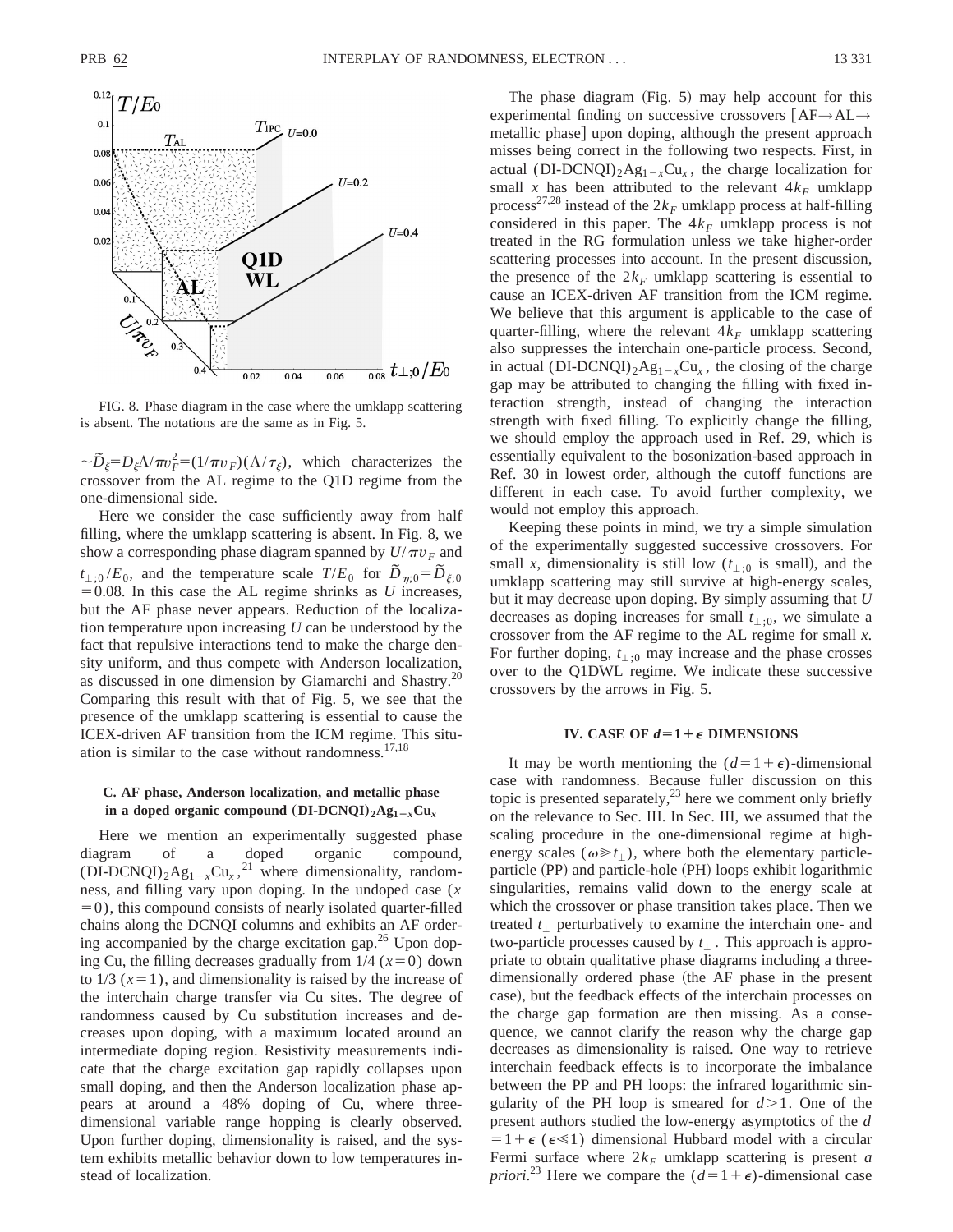with the case of the weakly coupled chains discussed in Sec. III.

In  $d=1+\epsilon$ , the real part of the elementary PP loop at the zero total momentum exhibits an infrared logarithmic singularity of the form

$$
\operatorname{Re}\Delta_0(\omega) \sim -\frac{1}{2\pi v_F} \ln(\omega/E_0),\tag{60}
$$

where  $E_0$  is the bandwidth cutoff. On the other hand, the real part of the elementary PH loop at  $2k_F$  momentum transfer no longer exhibits an infrared singularity for  $d > 1$  and, in *d*  $=1+\epsilon$ , takes the form

$$
\operatorname{Re} \Pi_{2k_F}(\omega) \sim \frac{1}{2\pi v_F} \left[ \frac{\tilde{\omega}^{\epsilon/2}}{\epsilon/2} + C_{\epsilon} \right],\tag{61}
$$

where  $\omega = \omega/2v_F k_F$  and  $C_{\epsilon}$  is a constant independent of  $\omega$ . By taking account of this imbalance between the PP and PH loops, and repeating similar procedures presented in Sec. II, we obtain the one-loop RG equations instead of the one-loop counterpart of Eqs.  $(27)-(31)^{23}$ 

$$
\frac{d\tilde{g}_1}{dl} = -\tilde{D}_{\xi} - \tilde{g}_1 \tilde{g}_2 + [(\tilde{g}_2 - \tilde{g}_1)\tilde{g}_1 + \tilde{D}_{\xi}^2] \lambda_l, \qquad (62)
$$

$$
\frac{d\tilde{g}_2}{dl} = -\tilde{D}_{\eta} - (\tilde{g}_1^2 + \tilde{g}_2^2)/2 + (\tilde{g}_2^2 + g_3^2)\lambda_l/2, \tag{63}
$$

$$
\frac{dg_3}{dl} = -g_3(\tilde{g}_1 - 2\tilde{g}_2)\lambda_l, \qquad (64)
$$

$$
\frac{d\tilde{D}_{\eta}}{dl} = \tilde{D}_{\eta} + \tilde{D}_{\xi}^{2}/2, \qquad (65)
$$

$$
\frac{d\tilde{D}_{\xi}}{dl} = \tilde{D}_{\xi} + \tilde{D}_{\xi}\tilde{D}_{\eta} - \left[ (2\tilde{g}_1 - \tilde{g}_2)\tilde{D}_{\xi} + 2\tilde{D}_{\xi}^2 \right] \lambda_l, \quad (66)
$$

where the PH loop gives rise to the smooth cutoff<sup>22</sup>

$$
\lambda_l = 2 \pi v_F \left| \frac{\partial}{\partial l} \operatorname{Re} \Pi_{2k_F}(\omega) \right| = \exp[-\epsilon l/2]. \tag{67}
$$

In this case, a quantum phase transition takes place from the Anderson insulator fixed point ( $\tilde{D}_{\xi}^{*} = \infty$ ,  $\tilde{D}_{\eta}^{*} = \infty$ ,  $g_{3}^{*} = 0$ ) to the Mott insulator fixed point  $(\overline{D}_{\xi}^{*} = \infty, \overline{D}_{\eta}^{*} = \infty, g_{3}^{*} = \infty)$  as  $\tilde{U}$  increases.

In Fig. 9, we show a phase diagram spanned by  $U/\pi v_F$ , *d*, and the temperature scale  $T/E_0$  for  $\tilde{D}_{\eta;0} = \tilde{D}_{\xi;0} = 0.08$ , which corresponds to Fig. 5 in the case of weakly coupled chains. The definition of  $T<sub>loc</sub>$  is the same as in Sec. III. The magnitude of the charge gap is qualitatively given by the energy scale,  $\omega_{\text{gap}} = E_0 e^{-l_{\text{gap}}}$ , at which the umklapp scattering strength exceeds unity;  $g_3 = 1.^{18,31}$  In Fig. 9, we show the dependence of  $\omega_{\text{gap}}$  on  $U/\pi v_F$  and *d*. In  $d=1+\epsilon$ , both the three-dimensional AF phase transition and the one-particle crossover cannot be specified. Instead, the Mott insulator phase without the AF long-range order appears where the umklapp scattering  $g_3$  overwhelms  $\tilde{D}_{\xi}$ . In  $d=1$ , a quantum phase transition from the AL regime to the Mott insulator



FIG. 9. Phase diagram spanned by  $U/\pi v_F$ , *d*, and the temperature scale  $T/E_0$  for  $\tilde{D}_{\eta;0} = \tilde{D}_{\xi;0} = 0.08$ .

phase occurs at  $U/\pi v_F = 0.44$ . We see that  $\omega_{\text{gap}}$  decreases as *d* increases for a fixed  $U/\pi v_F$ , indicating that the charge gap decreases as dimensionality increases.

In Fig. 10, we show a phase diagram in the case where the umklapp scattering is absent, which corresponds to Fig. 8 in the case of the weakly coupled chains. We see that  $T_{loc}$  decreases as a whole as *U* increases, but the AL regime is the only possible low-energy asymptotic phase.

#### **V. SUMMARY**

In this paper, we have studied the interplay of randomness, correlation, and dimensionality effects in the Q1D halffilled Hubbard system with weak quenched random potentials based on the RG approach. We first discussed chains weakly coupled via the interchain one-particle hopping  $t_{\perp}$ , using a two-loop RG analysis based on the assumption that the scaling procedure in the one-dimensional regime remains valid down to the energy scale at which the crossover or



FIG. 10. Phase diagram in the case where the umklapp scattering is absent. The notations are the same as in Fig. 9.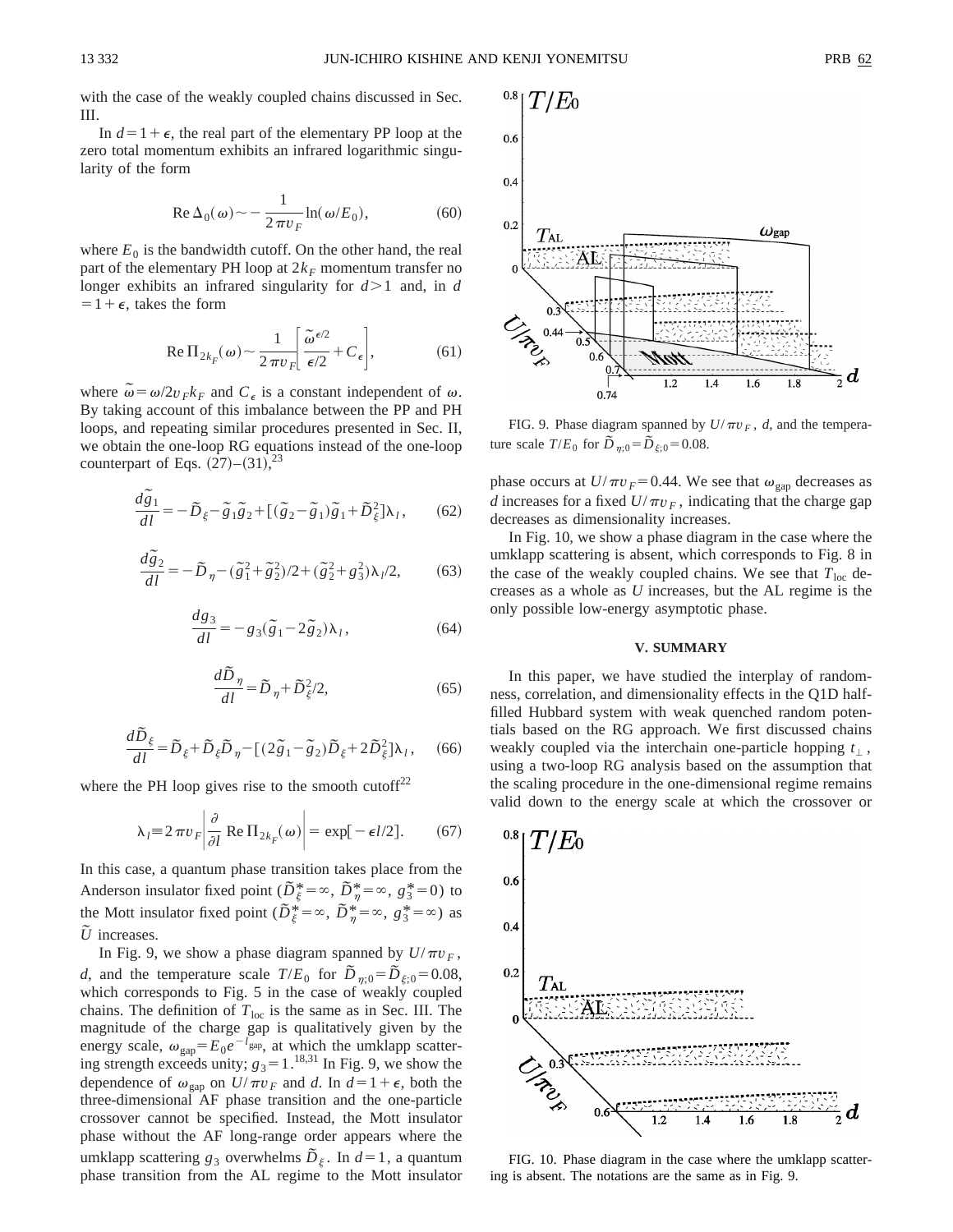phase transition occurs. We discussed the following crossovers and phase transitions from the incoherent metal (ICM) regime:  $(1)$  the crossover to the Anderson localization  $(AL)$ regime;  $(2)$  the ICEX-driven antiferromagnetic  $(AF)$  phase transition; and  $(3)$  the crossover to the Q1D weaklocalization regime (Q1DWL), where the randomness effects can be treated as weak-localization corrections to the Q1D Fermi liquid (FL). The main result is summarized in the phase diagram shown in Fig. 5. The presence of umklapp scattering is essential to cause an ICEX-driven AF transition from the ICM regime In the absence of umklapp scattering, only competition between crossovers to the AL regime and  $Q1DWL$  regime occurs (Fig. 8). Based on this result, we tried a simple simulation of the experimentally suggested successive crossovers  $(AF \rightarrow AL \rightarrow$  metallic phase) upon<br>doping in the organic compound, compound,  $(DI-DCNQI)_2Ag_{1-x}Cu_x$ .<sup>21</sup> We also mentioned the  $d=1$  $+ \epsilon$  ( $\epsilon \ll 1$ ) dimensional case.

#### **ACKNOWLEDGMENTS**

We acknowledge K. Kanoda and T. Itoh for stimulating conversation. This work was supported by a Grant-in-Aid for Encouragement of Young Scientists from the Ministry of Education, Science, Sports and Culture, Japan.

## **APPENDIX A: DERIVATION OF TWO-LOOP RG EQUATIONS IN SINGLE-CHAIN PROBLEM**

In this section, we set up two-loop RG equations for the single-chain problem described by the effective action  $\overline{S}_l^{\alpha}$ . We split up the set of  $k$  points  $C_l$  into two subsets as  $C_l$  $= C_{l+dl}^{\lt} \oplus dC_{l+dl}^{\gt}$ , where  $C_{l+dl}^{\lt} \equiv \{k \mid |\xi_v(k)| \leq \omega_{l+dl}/2 \}$  and  $dC_{\nu;l+d|}^{\geq} \equiv \{k|\omega_{l+d|}/2 \leq |\xi_{\nu}(k)| \leq \omega_{l}/2\}$  represent the low- and high-energy shells, respectively. Accordingly, the action is decomposed as  $\overline{S}_l = \overline{S}_{l+dl}^< + \overline{S}_{l+dl}^<$ . Integration over the modes in the high-energy shell gives

$$
Z = \int_{C_{l+dl}^{-}} \prod_{\alpha=1}^{N} \mathcal{D}_{\alpha} \exp\left[\sum_{\alpha=1}^{N} \left\{ \tilde{S}_{l+dl}^{\alpha<} + \sum_{p,q,r=1}^{\infty} dS_{pqr}^{\alpha} \right\} \right].
$$
\n(A1)

All the renormalization effects come from the perturbative expansion,

$$
dS_{pqr}^{\alpha} = \frac{1}{p!q!r!} \ll [\widetilde{S}_{1;l+dl}^{\alpha} ]^p [\widetilde{S}_{\eta;l+dl}^{\alpha} ]^q [\widetilde{S}_{\xi;l+dl}^{\alpha} ]^r \gg_c,
$$
\n(A2)

where  $\int_{C_{I+dl}}^{\infty} \prod_{\alpha=1}^{N} \mathcal{D}_{\alpha}$  means that the fermion momenta are restricted to the low-energy shell. The average over the modes in the high-energy shell is defined as  $\ll(\cdots) \gg Z_{>}^{-1} \int_{dC_{I+dl}} \prod_{\alpha=1}^{N} \mathcal{D}_{\alpha} \exp[\tilde{S}_{kin,I+dl}^{\alpha}] (\cdots),$  with  $Z > f_{dC_{l+dl}}^{\geq} \prod_{\alpha=1}^{N} \mathcal{D}_{\alpha} \exp[\tilde{S}_{kin;l+dl}^{\alpha>}],$  and the subscript *c* represents the connected diagrams. We perform a perturbative expansion by picking up the Feynmann diagrams whose contribution is in proportion to *dl*. Note that diagrams in proportion to *dl* give rise to the corresponding logarithmic singularity as  $\int_0^l dl' = l = \ln(E_0/\omega_l)$ . Then the renormalized action is written in the form

$$
\tilde{S}_{l+dl}^{\alpha\prec} + \sum_{p,q,r=1}^{\infty} dS_{pqr}^{\alpha} = \sum_{k \in C_{l+dl}} \sum_{\epsilon} \sum_{\sigma} (1 + \theta dl) [\mathcal{G}_{R}^{-1}(k) R_{\sigma}^{\alpha*}(k) R_{\sigma}^{\alpha}(k) + \mathcal{G}_{L}^{-1}(k) L_{\sigma}^{\alpha*}(k) L_{\sigma}^{\alpha}(k)] \n+ \pi v_{F}(\tilde{g}_{1} + w_{1}dl) T \sum_{\{k_{i}\}} \sum_{c'_{i}d_{i}} \sum_{\{e_{i}\}} \sum_{\sigma_{1},\sigma_{2}} R_{\sigma_{1}}^{\alpha*}(k_{1}) L_{\sigma_{2}}^{\alpha*}(k_{2}) L_{\sigma_{1}}^{\alpha}(k_{3}) R_{\sigma_{2}}^{\alpha}(k_{4}) \n- \pi v_{F}(\tilde{g}_{2} + w_{2}dl) T \sum_{\{k_{i}\}} \sum_{c'_{i}d_{i}} \sum_{\{e_{i}\}} \sum_{\sigma_{1},\sigma_{2}} R_{\sigma_{1}}^{\alpha*}(k_{1}) L_{\sigma_{2}}^{\alpha*}(k_{2}) L_{\sigma_{2}}^{\alpha}(k_{3}) R_{\sigma_{1}}^{\alpha}(k_{4}) \n- \frac{1}{2} \pi v_{F}(g_{3} + w_{3}dl) T \sum_{\{k_{i}\}} \sum_{c'_{i}d_{i}} \sum_{\{e_{i}\}} \sum_{\sigma_{1},\sigma_{2}} [R_{\sigma_{1}}^{\alpha*}(k_{1}) R_{\sigma_{2}}^{\alpha*}(k_{2}) L_{\sigma_{2}}^{\alpha}(k_{3}) L_{\sigma_{1}}^{\alpha}(k_{4}) + \text{c.c}] \n+ \pi v_{F}(\tilde{D}_{\eta} + w_{\eta}dl) T \sum_{\{k_{i}\}} \sum_{c'_{i}d_{i}} \sum_{\{e_{i}\}} \sum_{\sigma_{1},\sigma_{2}} \sum_{\beta \neq \alpha} R_{\sigma_{1}}^{\alpha*}(k_{1}) L_{\sigma_{2}}^{\beta*}(k_{2}) L_{\sigma_{2}}^{\beta}(k_{3}) R_{\sigma_{1}}^{\alpha}(k_{4}) \n- \pi v_{F}(\tilde{D}_{\xi} + w_{\xi}dl) T \sum_{\{k_{i}\}} \sum_{c'_{i}d_{i}} \sum_{
$$

Note that  $\{k_i\} \in C_{l+dl}$  here, instead of  $\{k_i\} \in C_l$  in Eqs. (5)–  $(26).$ 

Next, to restore the original cutoff, we rescale the momenta and frequencies as

$$
\hat{\mathbf{k}} = e^{dl}\mathbf{k},\tag{A4}
$$

and perform the field renormalization

$$
\hat{R}(\hat{\mathbf{k}}) = \left(1 + \frac{\theta - 3}{2}dl\right)R(\mathbf{k})
$$
\n(A5)

to keep the kinetic action scale-invariant. We must bear in mind that the length scale  $\Lambda$  contained in the random scattering strengths  $(\tilde{D}_{\eta}$  and  $\tilde{D}_{\xi}$ ) is also rescaled to  $\Lambda e^{dl} = \Lambda$  $+\Lambda dl$ . Then the renormalized action (A3) takes the form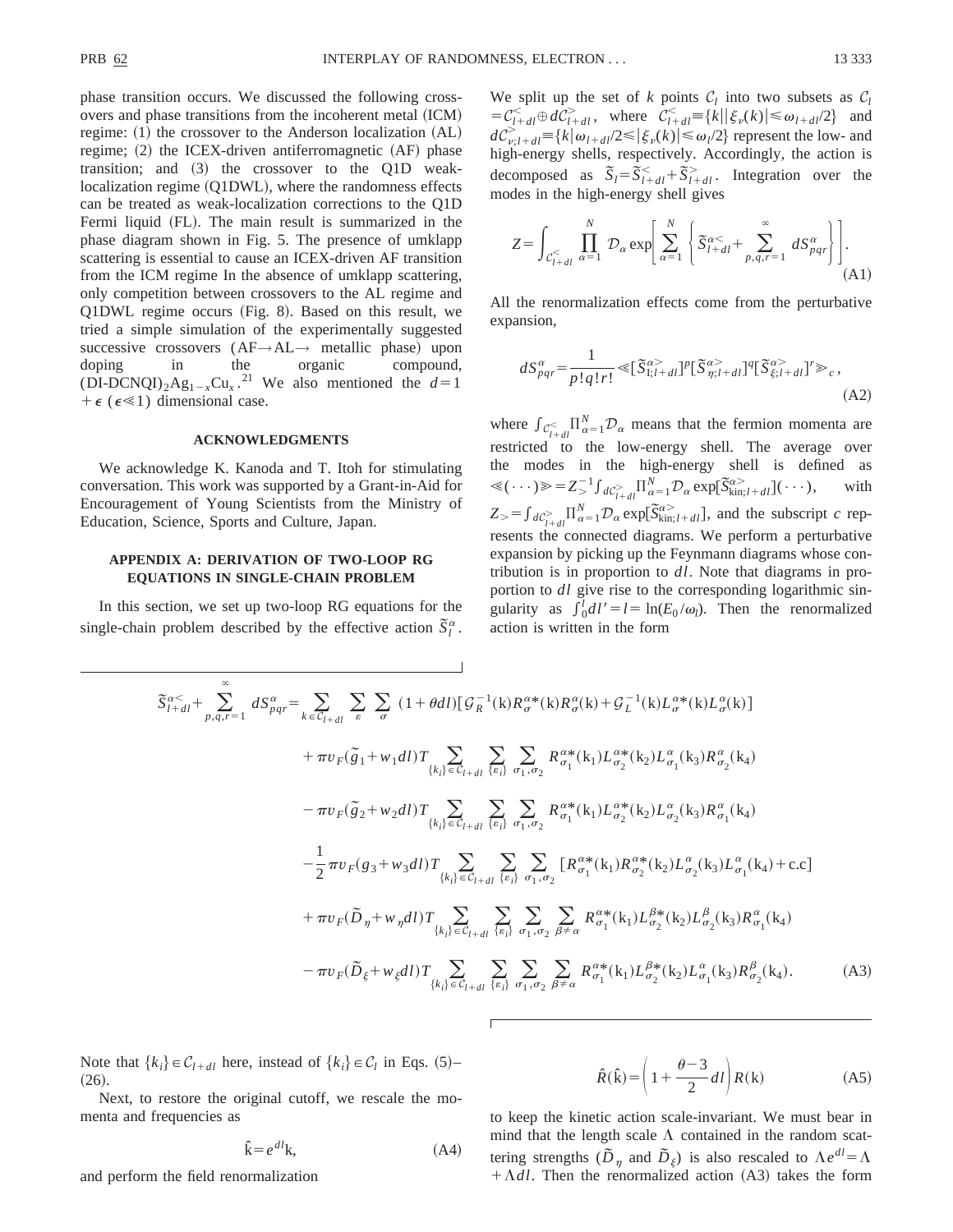$$
\sum_{\hat{k}\in\mathcal{C}_{l}}\sum_{\hat{e}}\sum_{\sigma}\left[\mathcal{G}_{R}^{-1}(\hat{k})\hat{R}_{\sigma}^{\alpha*}(\hat{k})\hat{R}_{\sigma}^{\alpha}(\hat{k})+\mathcal{G}_{L}^{-1}(\hat{k})\hat{L}_{\sigma}^{\alpha*}(\hat{k})\hat{L}_{\sigma}^{\alpha}(\hat{k})\right]
$$
\n
$$
+\pi v_{F}[\tilde{g}_{1}+(w_{1}-2\theta\tilde{g}_{1}-\tilde{D}_{\xi})dl]\hat{T}\sum_{\{\hat{k}_{i}\}\in\mathcal{C}_{l}}\sum_{\{\hat{e}_{i}\}}\sum_{\sigma_{1},\sigma_{2}}\hat{R}_{\sigma_{1}}^{\alpha*}(\hat{k}_{1})\hat{L}_{\sigma_{2}}^{\alpha*}(\hat{k}_{2})\hat{L}_{\sigma_{1}}^{\alpha}(\hat{k}_{3})\hat{R}_{\sigma_{2}}^{\alpha}(\hat{k}_{4})
$$
\n
$$
-\pi v_{F}[\tilde{g}_{2}+(w_{2}-2\theta\tilde{g}_{2}-\tilde{D}_{\eta})dl]\hat{T}\sum_{\{\hat{k}_{i}\}\in\mathcal{C}_{l}}\sum_{\{\hat{e}_{i}\}}\sum_{\sigma_{1},\sigma_{2}}\hat{R}_{\sigma_{1}}^{\alpha*}(\hat{k}_{1})\hat{L}_{\sigma_{2}}^{\alpha*}(\hat{k}_{2})\hat{L}_{\sigma_{2}}^{\alpha}(\hat{k}_{3})\hat{R}_{\sigma_{1}}^{\alpha}(\hat{k}_{4})
$$
\n
$$
-\frac{1}{2}\pi v_{F}[g_{3}+(w_{3}-2\theta g_{3})dl]\hat{T}\sum_{\{\hat{k}_{i}\}\in\mathcal{C}_{l}}\sum_{\{\hat{e}_{i}\}}\sum_{\sigma_{1},\sigma_{2}}[\hat{R}_{\sigma_{1}}^{\alpha*}(\hat{k}_{1})\hat{R}_{\sigma_{2}}^{\alpha*}(\hat{k}_{2})\hat{L}_{\sigma_{2}}^{\alpha}(\hat{k}_{3})\hat{L}_{\sigma_{1}}^{\alpha}(\hat{k}_{4})+c.c]
$$
\n
$$
+\pi v_{F}[\tilde{D}_{\eta}+\{w_{\eta}+(1-2\theta)\tilde{D}_{\eta}\}dl]\hat{T}\sum_{\{\hat{k}_{i}\}\in\mathcal{C}_{l}}\sum_{\{\hat{e}_{i}\}}\sum_{\sigma_{1},\sigma_{2}}\sum
$$

Note that  $\{\hat{k}_i\} \in C_l$  here again, and the original cutoff has been restored. By identifying the quantities in brackets  $[\cdots]$  in the second to sixth lines with the renormalized scattering strengths, we obtain the RG equations in the form of Eqs.  $(27)–(31)$ .

We evaluate  $\theta$ ,  $w_1$ ,  $w_2$ ,  $w_3$ ,  $w_n$ , and  $w_\xi$  at the two-loop level. The self-energy diagrams which contribute to  $\theta$  are shown in Figs.  $11(a)$ – $11(d)$ . Since the contribution of the diagrams containing a loop connected via the random scattering to outer lines, as shown in Fig.  $11(e)$ , is proportional to the number of replicas, *N*, and vanishes in the replica limit  $N\rightarrow 0$ , we subtract the contribution of Figs. 11(a) and  $11(b')$ , which are fictitiously counted in Figs.  $11(a)$  and  $11(b)$ , respectively. Thus we obtain

$$
\theta = \frac{1}{4} \left[ \tilde{g}_1^2 + \tilde{g}_2^2 - \tilde{g}_1 \tilde{g}_2 + \frac{1}{2} g_3^2 - \tilde{D}_{\eta}^2 - \tilde{D}_{\xi}^2 \right].
$$
 (A7)

The first, second, ..., sixth terms of the right-hand side come from Figs. 11(a), 11(b), ..., 11(d), 11(a'), and 11(b'), respectively.



FIG. 11. (a)–(d), (a') and (b') are the self-energy diagrams which contribute to  $\theta$ . Diagram (e) is proportional to the number of replicas *N*, and vanishes in the replica limit  $N \rightarrow 0$ .

The diagrams which contribute to  $w_1$  are shown in Fig.  $12(a-1)$ –12(a-4). We subtract contribution Fig. 12(a-1') and  $12(a-2)$ , which are fictitiously counted in Fig. 12 $(a-1)$  and  $12(a-2)$ , respectively. Thus we obtain

$$
w_1 = -\tilde{g}_1^2 + \frac{1}{2}\tilde{g}_1\tilde{g}_2^2 - \frac{1}{2}\tilde{g}_1^2\tilde{g}_2 + \frac{1}{4}\tilde{g}_1g_3^2 + \tilde{D}_{\xi}^2 - \frac{1}{2}\tilde{g}_1\tilde{D}_{\eta}^2.
$$
\n(A8)

The first, second, ..., sixth terms of the right-hand side come from Figs.  $12(a-1)$ – $12(a-4)$ ,  $12(a-1)$ , and  $12(a-2)$ , respectively.

The diagrams which contribute to  $w_2$  are shown in Figs.  $12(b-1)-12(b-8)$ . We subtract contribution of Figs.  $12(b-3)$ and  $12(b-4')$ , which are fictitiously counted in Figs.  $12(b-3)$ and  $12(b-4)$ , respectively. Thus we obtain

$$
w_2 = -\frac{1}{2}\tilde{g}_1^2 + \frac{1}{2}g_3^2 + \frac{1}{2}\tilde{g}_2^3 + \frac{1}{2}\tilde{g}_1^2\tilde{g}_2 - \frac{1}{2}\tilde{g}_1\tilde{g}_2^2 - \frac{1}{4}\tilde{g}_1^3 + \frac{1}{4}\tilde{g}_1g_3^2 - \frac{1}{4}\tilde{g}_2g_3^2 - \frac{1}{2}\tilde{g}_2\tilde{g}_2 - \frac{1}{2}\tilde{g}_2\tilde{g}_2 - \frac{1}{2}\tilde{g}_2\tilde{g}_2 - \frac{1}{2}\tilde{g}_2\tilde{g}_2 - \frac{1}{2}\tilde{g}_2\tilde{g}_2 - \frac{1}{2}\tilde{g}_2\tilde{g}_2 - \frac{1}{2}\tilde{g}_2\tilde{g}_2 - \frac{1}{2}\tilde{g}_2\tilde{g}_2 - \frac{1}{2}\tilde{g}_2\tilde{g}_2 - \frac{1}{2}\tilde{g}_2\tilde{g}_2 - \frac{1}{2}\tilde{g}_2\tilde{g}_2 - \frac{1}{2}\tilde{g}_2\tilde{g}_2 - \frac{1}{2}\tilde{g}_2\tilde{g}_2 - \frac{1}{2}\tilde{g}_2\tilde{g}_2 - \frac{1}{2}\tilde{g}_2\tilde{g}_2 - \frac{1}{2}\tilde{g}_2\tilde{g}_2 - \frac{1}{2}\tilde{g}_2\tilde{g}_2 - \frac{1}{2}\tilde{g}_2\tilde{g}_2 - \frac{1}{2}\tilde{g}_2\tilde{g}_2 - \frac{1}{2}\tilde{g}_2\tilde{g}_2 - \frac{1}{2}\tilde{g}_2\tilde{g}_2 - \frac{1}{2}\tilde{g}_2\tilde{g}_2 - \frac{1}{2}\tilde{g}_2\tilde{g}_2 - \frac{1}{2}\tilde{g}_2\tilde{g}_2 - \frac{1}{2}\tilde{g}_2\tilde{g}_2 - \frac{1}{2}\tilde{g}_2\tilde{g}_2 - \frac{1}{2}\tilde{g}_2\tilde{g}_2 - \frac{1}{2}\tilde{g}_2\tilde{g}_2 - \frac{1}{2}\tilde{g}_2\tilde{g}_2 -
$$

The first, second, ..., tenth terms of the right-hand side come from Figs.  $12(b-1), \ldots, 12(b-8), 12(b-3'),$  and  $12(b-4')$ , respectively. Two diagrams labeled in Fig.  $12(b-8)$ give the eighth term.

The diagrams which contribute to  $w_3$  are shown in Figs.  $12(c-1)$ – $12(c-5)$ . We subtract contribution of Fig.  $12(c-3)$ , which is fictitiously counted in Fig.  $12(c-3)$ . Thus we obtain

$$
w_3 = -\tilde{g}_1 g_3 + 2\tilde{g}_2 g_3 - \frac{1}{2} \tilde{g}_2^2 g_3 + \frac{1}{2} \tilde{g}_1 \tilde{g}_2 g_3 + \frac{1}{4} \tilde{g}_1^2 g_3 + \frac{1}{2} g_3 \tilde{D}_\eta^2.
$$
 (A10)

The first, second, ..., sixth terms of the right-hand side come from Figs.  $12(c-1), \ldots, 12(c-5)$  and  $12(c-3)$ , respectively.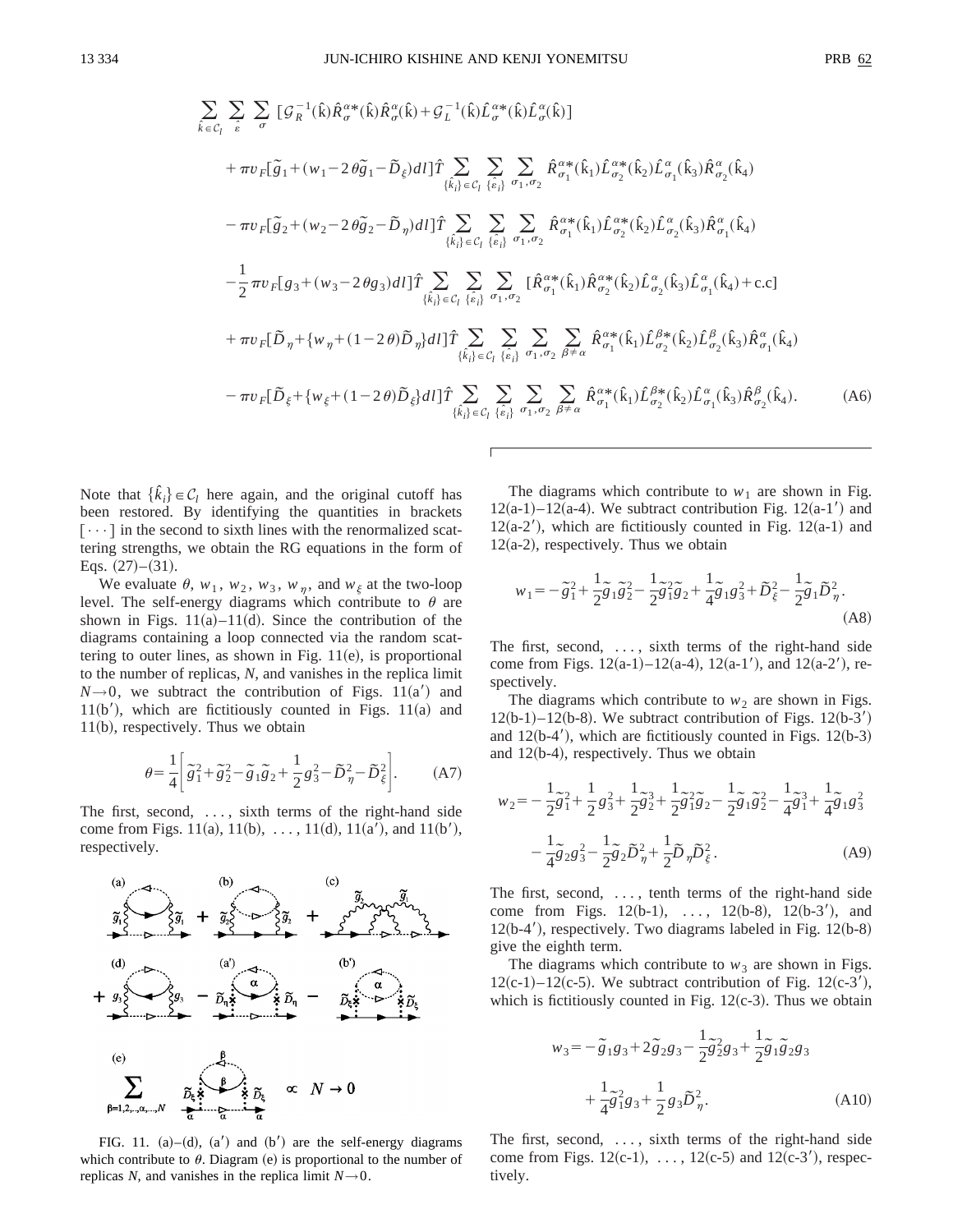

FIG. 12. Vertex correction diagrams which contribute to (a)  $w_1$ , (b)  $w_2$ , and (c)  $w_3$ .

The diagrams which contribute to  $w_{\eta}$  are shown in Figs.  $13(a-1)$ –13 $(a-7)$ . We subtract contribution of Figs. 13 $(a-2)$ and  $13(a-3)$ , which are fictitiously counted in Figs. 13 $(a-2)$ and  $13(a-3)$ , respectively. Thus we obtain

$$
w_{\eta} = \frac{1}{2}\tilde{D}_{\xi}^{2} + \frac{1}{2}\tilde{g}_{2}^{2}\tilde{D}_{\eta} + \frac{1}{2}\tilde{g}_{1}^{2}\tilde{D}_{\eta} - \frac{1}{2}\tilde{g}_{2}\tilde{D}_{\xi}^{2} - \frac{1}{2}\tilde{g}_{1}\tilde{g}_{2}\tilde{D}_{\eta}
$$

$$
+ \frac{1}{4}\tilde{g}_{1}\tilde{D}_{\xi}^{2} - \frac{1}{4}g_{3}^{2}\tilde{D}_{\eta} - \frac{1}{2}\tilde{D}_{\eta}^{3} - \frac{1}{2}\tilde{D}_{\eta}\tilde{D}_{\xi}^{2}. \tag{A11}
$$

The first, second, ..., ninth terms of the right-hand side come from Figs.  $13(a-1)$ , ...,  $13(a-7)$ ,  $13(a-2)$ , and  $13(a-3')$ , respectively.

The diagrams which contribute to  $w_{\xi}$  are shown in Figs.  $13(b-1)-13(b-5)$ . We subtract contribution of Figs.  $13(b-1)$ and  $13(b-4')$ , which are fictitiously counted in Figs. 13 $(b-1)$ and  $13(b-4)$ , respectively. Thus we obtain

$$
w_{\xi} = -2\tilde{g}_1 \tilde{D}_{\xi} + \tilde{g}_2 \tilde{D}_{\xi} + \tilde{D}_{\eta} \tilde{D}_{\xi} - \tilde{g}_2 \tilde{D}_{\eta} \tilde{D}_{\xi} + \frac{1}{2} \tilde{g}_1 \tilde{D}_{\eta} \tilde{D}_{\xi}
$$

$$
-2\tilde{D}_{\xi}^2 - \tilde{D}_{\eta}^2 \tilde{D}_{\xi}.
$$
(A12)

The first, second, ..., seventh terms of the right-hand side come from Figs.  $13(b-1)$ , ...,  $13(b-5)$ ,  $13(b-1)$ , and 13(b-4'), respectively. Expressions  $(27)–(31)$  and  $(32)–(37)$ complete the two-loop RG equations for the single-chain problem.



FIG. 13. Vertex correction diagrams which contribute to (a)  $w_n$ and (b)  $w_{\xi}$ 

## **APPENDIX B: DERIVATION OF RG EQUATIONS FOR INTERCHAIN PROCESSES**

Now, it is straightforward to extend the RG formulation in the single-chain problem to the case of the coupled chain problem. Integration over the modes in the high-energy shell gives, instead of Eq.  $(A1)$ 

$$
Z = \int_{C_{l+dl}^{\lt} } \prod_{\alpha}^{N} \mathcal{D}_{\alpha} \exp \left[ \sum_{\alpha=1}^{N} \left\{ \widetilde{S}_{l+dl}^{\alpha\lt} + \sum_{p,q,r,s,t=1}^{\infty} dS_{pqrst}^{\alpha} \right\} \right],
$$
\n(B1)

where

$$
dS_{pqrst}^{\alpha} = \frac{1}{p!q!r!s!t!} \langle \langle [S_{1;l+dl}^{\alpha} ]^p [S_{\eta;l+dl}^{\alpha} ]^q [S_{\xi;l+dl}^{\alpha} ]^r
$$

$$
\times [S_{1\perp;l+dl}^{\alpha} ]^s [S_{2\perp;l+dl}^{\alpha} ]^r \rangle \rangle_c.
$$
(B2)

Here  $S_{I;l}^{\alpha}$ ,  $S_{\eta;l}^{\alpha}$ , and  $S_{\xi;l}^{\alpha}$  denote the two-particle interaction, random forward scattering, and random backward scattering terms of independent  $N_{\perp}$  chains, respectively. Then the renormalized actions for the interchain processes are written in the forms

$$
2 \sum_{k_a \in C_{l+dl}} \sum_{-\pi \le k_b, k_c \le \pi} \sum_{\varepsilon} \sum_{\sigma} t_{\perp}(\cos k_b + \cos k_c)
$$
  
 
$$
\times [L_{\sigma}^{\alpha*}(\mathbf{K}) L_{\sigma}^{\alpha}(\mathbf{K}) + R_{\sigma}^{\alpha*}(\mathbf{K}) R_{\sigma}^{\alpha}(\mathbf{K})]
$$
(B3)

and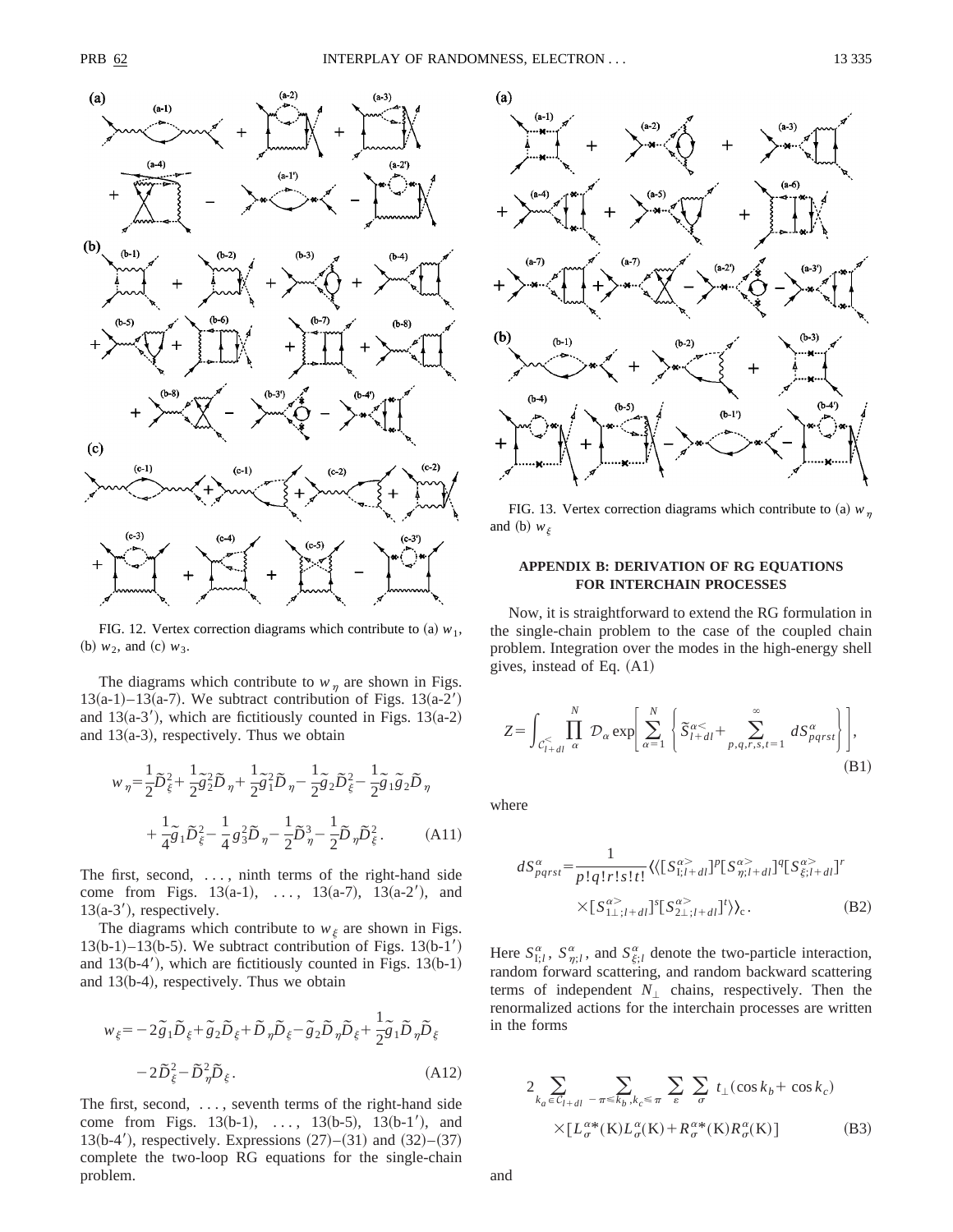$$
-\frac{\pi v_F}{N_\perp} \sum_{Q} [J_{q_\perp} + w'_{q_\perp} dl] S_{l+dl}^{\alpha}(Q) \cdot S_{l+dl}^{\alpha}(-Q)
$$

$$
-\frac{\pi v_F}{N_\perp} \sum_{Q} [K_{q_\perp} + w''_{q_\perp} dl]
$$

$$
\times [S_{l+dl}^{\alpha}(2k_F + q_a, q_\perp, i\omega)
$$

$$
\cdot S_{l+dl}^{\alpha}(2k_F - q_a, -q_\perp, -i\omega) + c.c], \qquad (B4)
$$

corresponding to  $S_{1\perp i}^{\alpha>}$  and  $S_{2\perp i}^{\alpha>}$ , respectively. The first and second terms of the expression (B4) correspond to Figs.  $(14a)$  and  $(14b)$ , respectively.

Next, we rescale the momenta and frequencies as  $\hat{\mathbf{K}} = (e^{dl}k_a, k_\perp, e^{dl}i\varepsilon), \text{ with } k_\perp = (k_b, k_c) \text{ and } \hat{\mathbf{Q}}$  $= (e^{dl}q_a, \mathbf{q}_\perp, e^{dl}i\omega)$ , and perform the field renormalization

$$
\hat{R}(\hat{\mathbf{K}}) = \left(1 + \frac{\theta - 3}{2}dl\right)R(\mathbf{K}).
$$

In the rescaling procedure,  $k_{\perp}$  and  $q_{\perp}$  are *not* rescaled, because in the energy scale considered here the one-particle thermal coherence length across the chains becomes comparable to the distance between the adjacent chains and, consequently, the scaling procedure is invalid in the direction perpendicular to the chains. Then the renormalized action for the interchain processes takes the forms

$$
2\sum_{\hat{k}_a \in \mathcal{C}_l} \sum_{-\pi \leq k_b, k_c \leq \pi} \sum_{\hat{\epsilon}} \sum_{\sigma} (1 - \theta dl) t_{\perp} (\cos k_b + \cos k_c)
$$
  
 
$$
\times [\hat{L}_{\sigma}^{\alpha*}(\hat{\mathbf{K}}) \hat{L}_{\sigma}^{\alpha}(\hat{\mathbf{K}}) + \hat{R}_{\sigma}^{\alpha*}(\hat{\mathbf{K}}) \hat{R}_{\sigma}^{\alpha}(\hat{\mathbf{K}})], \tag{B5}
$$

and



FIG. 14. Renormalization of the ICEX processes in the AF channel for the  $(a)$  normal and  $(b)$  umklapp processes.

$$
\tilde{S}_{2\perp;l}^{\alpha} = -\frac{\pi v_F}{N_{\perp}} \sum_{\hat{Q}} \left[ J_{q_{\perp}} + (w_{q_{\perp}}^J - 2\theta J_{q_{\perp}}) dl \right] \hat{S}_l^{\alpha}(\hat{Q}) \cdot \hat{S}_l^{\alpha}(-\hat{Q})
$$

$$
- \frac{\pi v_F}{N_{\perp}} \sum_{\hat{Q}} \left[ K_{q_{\perp}} + (w_{q_{\perp}}^K - 2\theta K_{q_{\perp}}) dl \right]
$$

$$
\times \left[ \hat{S}_l^{\alpha} (2\hat{k}_F + \hat{q}_a, q_{\perp}, i\hat{\omega}) \right]
$$

$$
\cdot \hat{S}_l^{\alpha} (2\hat{k}_F - \hat{q}_a, -q_{\perp}, -i\hat{\omega}) + \text{c.c.}, \tag{B6}
$$

corresponding to  $S_{1\perp i}^{\alpha>}$  and  $S_{2\perp i}^{\alpha>}$ , respectively. Thus we have reached the RG equations for the interchain processes, Eqs.  $(48)–(50).$ 

- <sup>1</sup>*Electron-Electron Interactions in Disordered Systems*, edited by A. L. Efros and M. Pollak (Elsevier, Amsterdam, 1985).
- 2P. A. Lee and T. V. Ramakrishnan, Rev. Mod. Phys. **57**, 287  $(1985).$
- <sup>3</sup> Anderson Localization, edited by Y. Nagaoka [Prog. Theor. Phys. Suppl. 84, 1 (1985)].
- 4D. Belitz and T. R. Kirkpatrick, Rev. Mod. Phys. **66**, 261  $(1994).$
- 5T. Saso, Y. Suzumura, and H. Fukuyama, Prog. Theor. Phys. Suppl. **84**, 269 (1985).
- ${}^{6}$ T. Giamarchi and H. J. Schulz, Phys. Rev. B  $37, 325$  (1988).
- ${}^{7}$ S. Fujimoto and N. Kawakami, Phys. Rev. B 54, 11018 (1996).
- 8E. Orignac, T. Giamarchi, and P. Le Doussal, Phys. Rev. Lett. **83**, 2378 (1999).
- <sup>9</sup> A. A. Abrikosov, Phys. Rev. B **50**, 1415 (1994).
- $10$ N. Dupuis and G. Montambaux, Phys. Rev. B 46, 9603 (1992).
- <sup>11</sup>C. Mauz, A. Rosch, and P. Wölfle, Phys. Rev. B 56, 10 953  $(1997).$
- 12Y. Nakamura and H. Fukuyama, J. Phys. Soc. Jpn. **67**, 1371 <sup>~</sup>1998!. 13S. A. Brazovskii and V. M. Yakovenko, Zh. E´ ksp. Teor. Fiz. **<sup>89</sup>**,
- 2318 (1985) [Sov. Phys. JETP 62, 1340 (1985)].
- 14C. Bourbonnais and L. G. Caron, Int. J. Mod. Phys. B **5**, 1033  $(1991).$
- <sup>15</sup>C. Bourbonnais, in *Strongly Interacting Fermions and High T<sub>c</sub> Super-conductivity*, edited by B. Doucot and J. Zin-Justin (Elsevier, Amsterdam, 1995), p. 307.
- <sup>16</sup>C. Bourbonnais, J. Phys. I **3**, 143 (1993).
- <sup>17</sup> J. Kishine and K. Yonemitsu, J. Phys. Soc. Jpn. **67**, 2590  $(1998).$
- <sup>18</sup> J. Kishine and K. Yonemitsu, J. Phys. Soc. Jpn. **68**, 2790  $(1999).$
- <sup>19</sup> J. Kishine and K. Yonemitsu Mol. Cryst. Liq. Cryst. Sci. Technol., Sect. A 341, 555 (2000).
- 20T. Giamarchi and B. S. Shastry, Phys. Rev. B **51**, 10 915  $(1995).$
- 21T. Itoh, Master thesis, University of Tokyo, 2000; T. Itoh, K. Hiraki, and K. Kanoda (private communication).
- <sup>22</sup>K. Ueda and T. M. Rice, Phys. Rev. B **29**, 1514 (1984).
- <sup>23</sup> J. Kishine, Phys. Rev. B **62**, 2377 (2000).
- <sup>24</sup> J. Sólyom, Adv. Phys. **28**, 201 (1979).
- $^{25}$ D. Boies, C. Bourbonnais, and A.-M. S. Tremblay, Phys. Rev. Lett. **74**, 968 (1995).
- <sup>26</sup> K. Hiraki and K. Kanoda, Phys. Rev. B **54**, 17 276 (1996).